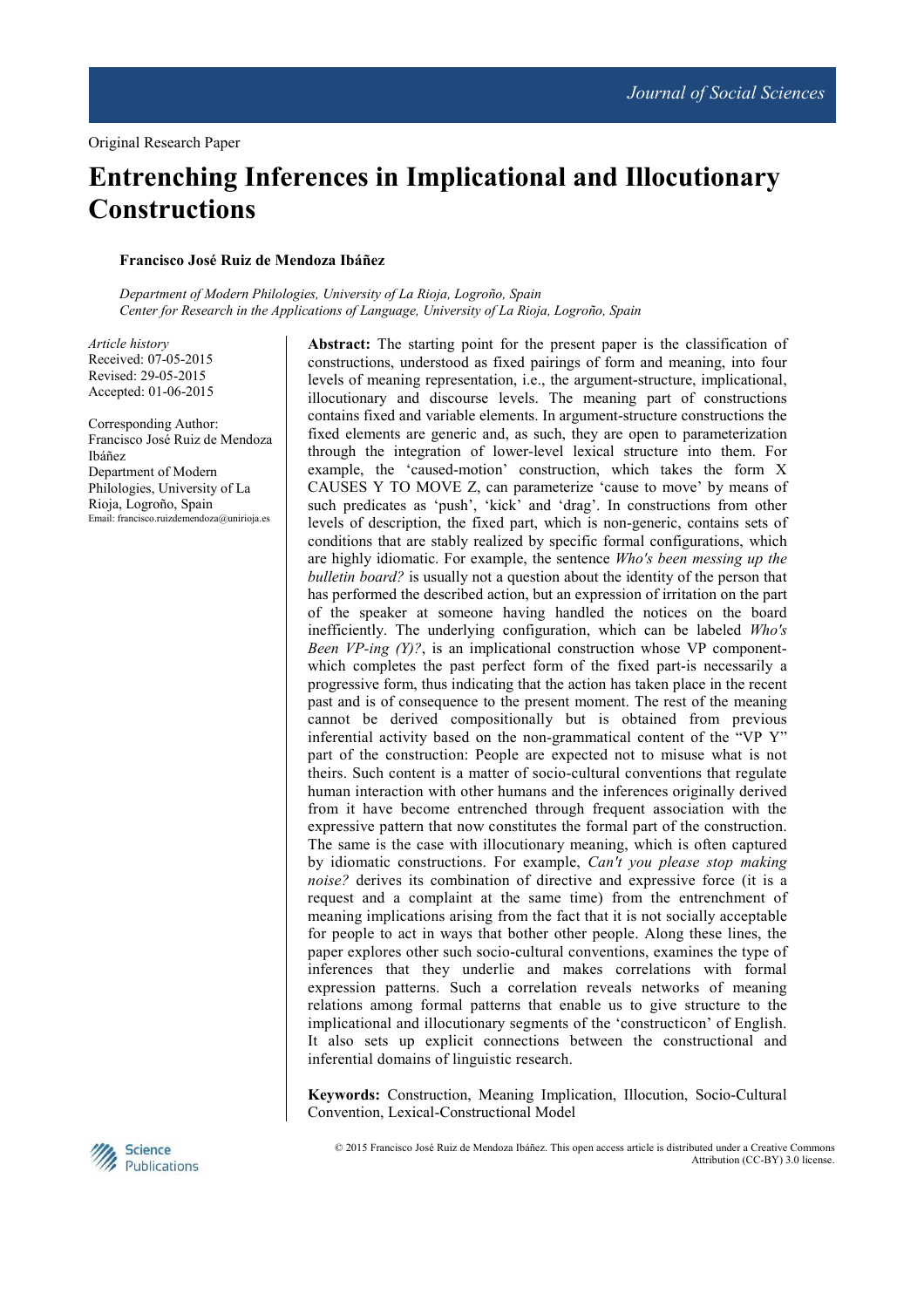# **Introduction**

The starting point for the present paper is the classification of constructions, understood as fixed pairings of form and meaning (Goldberg, 1995; 2006), into four levels of meaning construction. These are the argument-structure, implicational, illocutionary and discourse levels. This classification, which is part of the architecture of the *Lexical Constructional Model* (LCM; Ruiz de Mendoza and Mairal, 2008; Mairal and Ruiz de Mendoza, 2009; Ruiz de Mendoza, 2013; Ruiz de Mendoza and Galera, 2014), is based on the distinction between high-level and low-level situational and non-situational cognitive models. As we will see below, implicational and illocutionary constructions are both based on situational cognitive models, while argument-structure and discourse constructions exploit non-situational cognitive models. What is more, implicational and illocutionary constructions capture meaning that arises from the same kind of cognitive activity. The only difference between them is a matter of the degree of genericity of the situational cognitive models underlying them.

The meaning part of constructions contains fixed and variable elements. In argument-structure constructions the fixed elements are generic and, as such, they are open to parameterization through the integration of lower-level lexical structure into them. For example, the *caused-motion* construction, which takes the form X CAUSES Y TO MOVE Z (Goldberg, 1995), can parameterize 'cause to move' by means of such predicates as 'push', 'kick' and 'drag': *Two thugs pushed him into the back room*, *The child kicked the ball into our tent*, *They dragged the man out of his car.* The verbal predicate expresses manner of motion, while the construction supplies the causal ingredient and both the construction and the verb convey a change of location. Other well-known cases of argument-structure constructions are the following: *ditransitive* (*He gave Mary a book*), *dative* (*He gave a book to Mary*), *resultative* (*The dog licked the bowl clean*), *instrument-subject* (*The crane lifted the beam*) and *middle* (*The water filtered well*). The literature on constructions of this kind in English is immense. Levin (1993) provides an initial systematic, although basically descriptive, listing of alternating constructions. Other studies focus on one construction type, such as Colleman and De Clerck (2008) on ditransitives with *envy* and *forgive*, or on a whole family of constructions as is the case of the studies on resultatives made by Boas (2003) and by Goldberg and Jackendoff (2004). There are a growing number of studies of constructions in other languages. Two examples are Barðdal *et al*. (2014) on the *dative subject* construction in several dead languages (Old Norse-Icelandic, Latin, Ancient Greek, Old Russian and Old

Lithuanian) and the study carried out by Nolan (2013) on ditransitives in Modern Irish. Argument-structure constructions are abstractions over lower-level predicate-argument configurations, in particular those captured by verbal predicates. For example, it is not difficult to see the origin of the resultative construction in predicates containing a resultative ingredient, such as *break* '(cause to) become broken', *freeze* '(cause to) become frozen', or *kill* 'cause to become dead'. In English, when the verbal predicate cannot provide the specific type of result that the speaker wants to communicate, it is possible to use a secondary predication making such a result explicit. For example, hammering an object can bring about a whole range of possible results (e.g., the object can become broken or change its shape in many different ways). Such results can be expressed in English by means of adjectival phrases (e.g., *The blacksmith hammered the iron flat*) or prepositional phrases (e.g., *The blacksmith hammered the iron into knives*).

In constructions from other levels of description, the fixed part, which is non-generic, contains sets of conditions that are stably realized by specific formal configurations, which are fixed and idiomatic. A straightforward example is the *What's X Doing Y?*  (e.g., *What's Mary doing living in Madrid?*), first studied by Kay and Fillmore (1999). In this construction, the non-variable elements act as prompts for the addressee to construct a situation that is not necessarily progressive (e.g., *What's she doing believing everything that quack has told her?*), which depicts a state of affairs that bothers the speaker. This meaning does not arise compositionally from a descriptive reading of the combination of the constituent parts of the sentence, but is attached to it on the basis of its frequent use in situations where whatever is the case is thought by the speaker to be evident to both speaker and hearer. Thus, despite its interrogative form, this construction is not used to ask a question. We will return to this construction below. A different, but somehow related constructional configuration, which we will discuss in detail later, is illustrated by the sentence *Who's been messing up the bulletin board?*, which has received no special attention in the literature. This sentence could be, but is usually not, a question about the identity of the person that has performed the described action. Instead it is more easily understood as an expression of irritation on the part of the speaker at someone having handled the notices on the board inefficiently. In the LCM, the underlying configuration, labeled *Who's Been VP-ing (Y)?*, like *What's X Doing Y?*, is considered an implicational construction. In *Who's Been VP-ing (Y)?*, the VP component completing the past perfect form of the fixed part is necessarily a progressive form, thus indicating that the action has taken place in the recent past and is of consequence to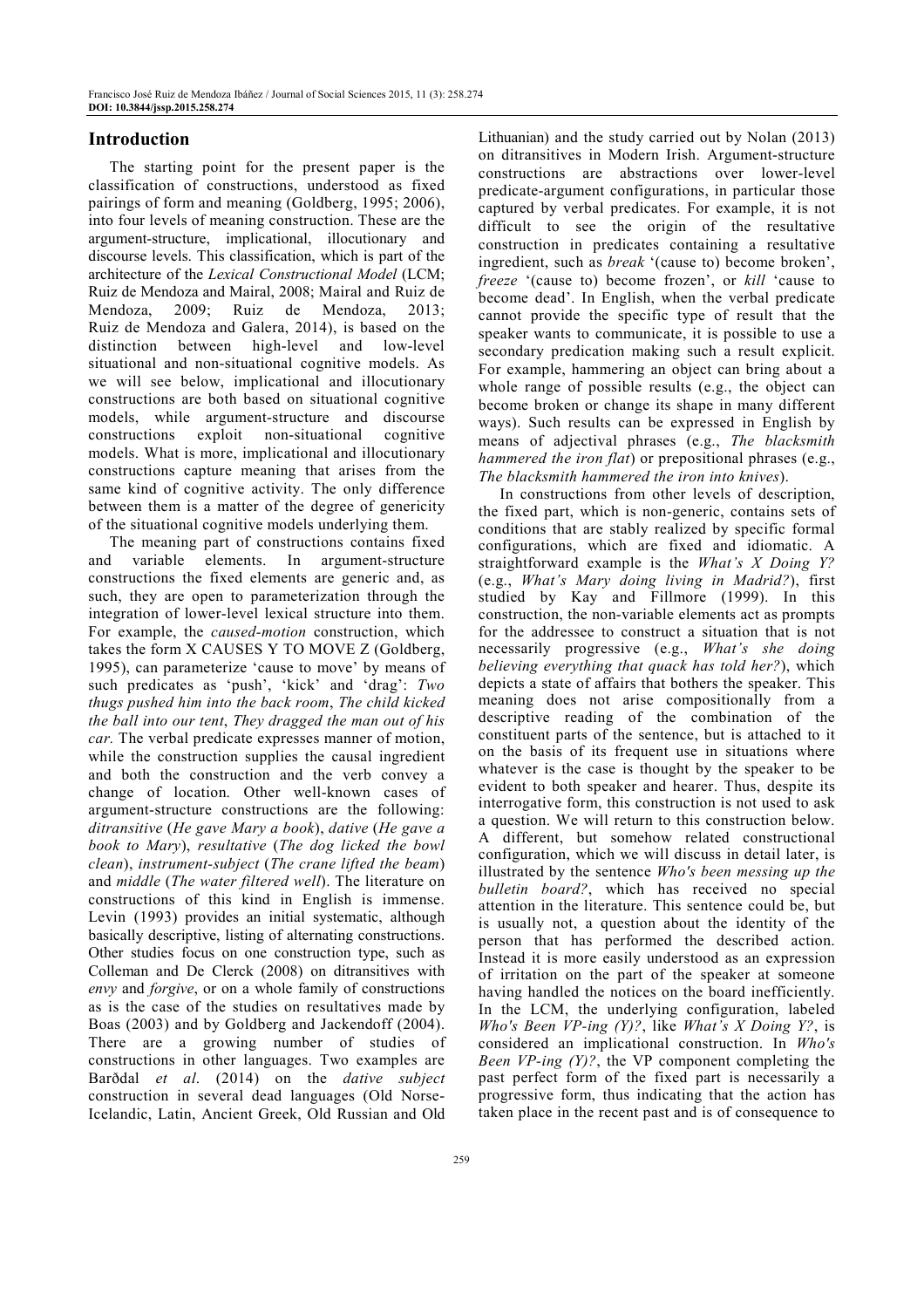the present moment. The rest of the meaning cannot be derived compositionally but is obtained from previous inferential activity based on the nongrammatical content of the "VP Y" part of the construction: People are expected not to misuse what is not theirs. Such content is a matter of socio-cultural conventions that regulate human interaction with other humans and the inferences originally derived from it have become entrenched through frequent association with the expressive pattern that now constitutes the formal part of the construction. The same is the case with illocutionary meaning, which is often captured by idiomatic constructions. For example, *Can't you please stop making noise?* derives its combination of directive and expressive force (it is a request and a complaint at the same time) from the entrenchment of meaning implications arising from the fact that it is not socially acceptable for people to act in ways that bother other people. A similar but more programmatic view of illocutionary constructions can be found in Stefanowitsch (2003), who argues that so-called indirect speech acts are in fact constructions that lose the meaning of the direct speech act (e.g., a question about ability in the *Can/Can't You X?* configurations).

Along the preceding lines, the present paper explores a number of socio-cultural conventions, examines the type of inferences that they underlie and makes correlations with formal expression patterns. Such correlations reveal networks of meaning relations among formal patterns that enable us to give structure to the implicational and illocutionary segments of the 'constructicon' (or set of all constructions) of English. They also set up explicit connections between the constructional and inferential domains of linguistic research.

# **Construction Types**

In Cognitive Linguistics, constructions are generally described as entrenched form-meaning (or function) pairings of varying sizes and degrees of complexity (Goldberg, 1995; 1998; 2003; 2006). Since, following Goldberg, any form-meaning pairing, at whatever level of complexity, has constructional status, it follows that constructions range from the smallest meaning-making linguistic units (i.e., morphemes), through lexical items, phrases, predicate-argument configurations and conventionalized indicators of personal (e.g., modals) and interpersonal meaning (e.g., coded illocutions), to the highest linguistic units (i.e., conventionalized discourse configurations). There are three perspectives from which we can classify constructions. The first perspective looks at constructions in terms of how they combine with other constructions on the grounds of pure compatibility, i.e., without one structure getting adapted to the other. This kind of combination has been termed *amalgamation* (Ruiz de Mendoza, 2013). The second

perspective has to do with the possibility of specifying all (or a relevant part of) the meaning elements of a construction by incorporating into them lower-level structure. This conceptual integration process has been termed *subsumption* (Ruiz de Mendoza and Mairal, 2008). The third perspective relates to the kind of knowledge structure or structures that support constructional meaning. We briefly examine these three perspectives in the following subsections, although only the second and third perspectives will be of interest for the central topic of the present paper, i.e., implicational and illocutionary constructions.

## *Self-Standing Vs. Non-Self-Standing Constructions*

As evidenced in detailed work by Boas (2003), any sense of a lexical item is a construction, since it pairs form and meaning. The same holds for idiomatic expressions (e.g., *kick the bucket* 'die'). Lexical items and idiomatic expressions are self-standing, i.e., they do not need to be combined with other linguistic units to make sense. However, lexical items can be combined, i.e., amalgamated, into compounds of various kinds, e.g., *arrowhead* (N+N) 'the pointed tip of an arrow', *hearsay* (V+V) 'rumor', *overdose* (Prep+N) 'excessive dose', *undervalue* (Prep+V) 'value at a low price'. One interesting feature of such amalgams is that their meaning is often non-compositional, in the sense that the meaning of the whole is not necessarily a function of the meaning of the parts. For example, *hearsay* refers to unverified information that people hear and pass on to others by word of mouth (sometimes not in exactly the same terms). The idea that the information thus conveyed is unsubstantiated, which goes beyond the default interpretations of *hear* ('perceive sounds') and *say* ('express in words'), can be traced to real-life scenarios where people unduly disclose (usually private or confidential) information as soon as they get it. Scenarios like this act as a licensing factor for the amalgam of 'hear' and 'say' to be possible with the meaning that it has conventionalized.

An affix, whether inflectional or derivational, is also a construction, since it carries meaning associated with its grammatical function. For example, English plural *-s* indicates that there is a multiplicity of entities, past tense *-ed* situates an action or an event in the past, the prefix  *un* involves negation (*unhappy*) and *-ness* is used to indicate that a property can be conceived as an abstract entity (*happiness*). Unlike lexical items and idiomatic expressions, affixes are dependent on other constructional items (typically, lexical items, whether single or in amalgams), which means that they are not self-standing. However, they contribute generic-level meaning to the lexical structure to which they apply. We discuss this issue in some more detail later on. We now move on to the second and third perspectives, which will be the focus of attention here.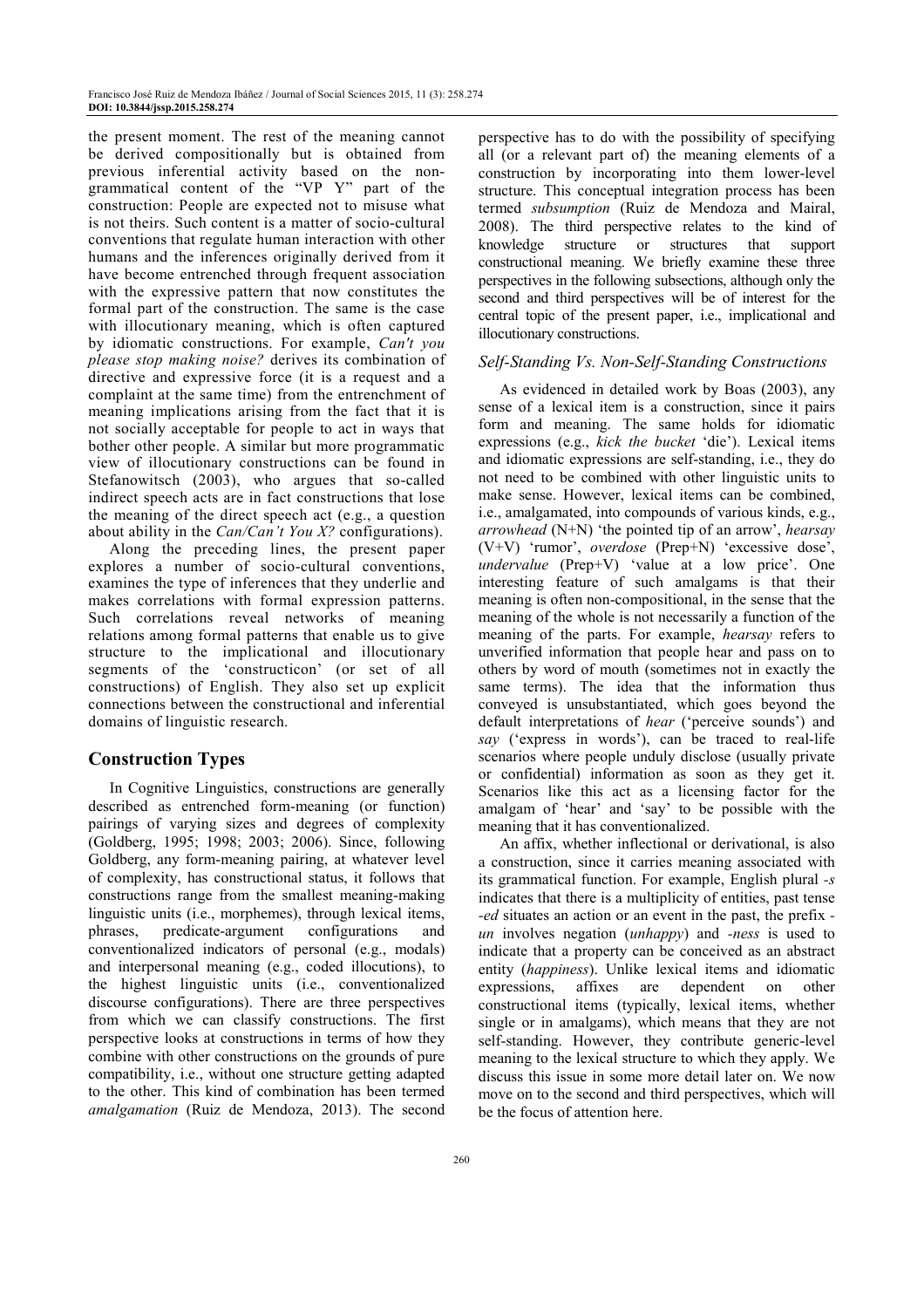#### *Parameterizable Vs. Non-Parameterizable Constructions*

Regular syntactic patterns associated with a genericlevel range of meanings are also constructional. A stock example is the sentence *Pat sneezed the foam off the cappuccino* (cf. Goldberg, 1995). This sentence makes use of *sneeze* in a causal-transitive sense that we do not normally assign to this inherently intransitive (and noncausal) verb (e.g., *Who sneezed?*), which can only take a complement that is governed by the preposition *at* (e.g., *That amount of money is not to be sneezed at*). There are other verbs that can be transitivized in a similar way, as evidenced by the use of *laugh*, *snort* and *snore* in the following sentences: *She laughed her coffee out of her nose*, *They laughed him out of the room*, *He snorted blood out of his nostrils*, *He could snore the paint off the ceiling of his bedroom*. The underlying meaning pattern is the same for all these examples, to wit, there is a forceful action such that it causes an object to move from one location to another. This meaning pattern, which is based on generic-level concepts such as 'action', 'motion' and '(change of) location', exceeds verbal meaning. Constructionists argue that this extra nonlexical meaning, to which verbal meaning becomes adapted, arises from the caused-motion construction (Goldberg, 1995; 2006). The adaptation is generally referred to as *coercion*, following Pustejovsky (1993) and Michaelis (2003; 2004) and it requires the conceptual and syntactic structure of the verb to become subservient to constructional requirements of the same kind. In the case of *sneeze* the verb is required to take a non-oblique complement and a causal sense. We will briefly return to this issue in another section. What is important to note now is the fact that the generic-level elements of the caused-motion construction are to be specified through the integration into the construction of conceptually compatible low-level structure, which is found in association with lexical items. Verbs like *sneeze*, *laugh*, *snort* and *snore* are examples of such lexical items, since they invoke actions that can set other objects in motion thus causing a change of location. The process whereby a lexical item fleshes out (part or all of) the generic-level structure of a construction can be termed *parameterization* (Ruiz de Mendoza, 2013).

There are constructions that make use of fixed (i.e., non-parameterizable) and variable elements rather than just syntactic patterns associated with generic-level meaning patterns. This is the case of the caused-motion construction. A clear example is *What's X Doing Y?*, mentioned above. This construction conveys the meaning that the speaker is bothered by the action that he is asking about. This meaning is not directly derivable from the question itself, which is literally a question about what a certain acting entity is doing. Rather, it is obtained on the basis of pragmatic implication (now

stably associated with the form *What's X Doing Y?*) stemming from the use of this kind of question in contexts where it is evident that the speaker does know the answer to his question. This draws the hearer's attention away from the content of the question to the speaker's attitude about the content and, on a subsequent level of interpretation, to whether some action is being required. What constructions like *What's X Doing Y?* actually do is use partially fixed versions of syntactic patterns that would normally give rise to argumentstructure constructions and add extra meaning implications. Illocutionary constructions work in the same way. Think of *Can You (Please) X?*, used to make requests, as in *Can you (please) uncork the bottle?* The argument-structure value of this sentence is that of a polar interrogative, i.e., asking whether the hearer has the ability to perform an action or not. But this value can be overridden through pragmatic reasoning. In contexts where it is evident that the speaker would like the action to be performed, a question about the hearer's ability to perform an action (one of Searle's well-known preparatory conditions for the speech act of requesting; Searle (1969)) redirects the hearer's attention to the social convention whereby we are expected to help other people (even without being asked) if we notice that they need it. The question about ability exploits the following line of reasoning: "You haven't done action A (e.g., uncork the bottle); since it is evident that I would like A to be done, I must assume that perhaps you do not have the capacity to do A, so let me ask."

# *Construction Types and Knowledge Structure: High/Low-Level and Situational/Non-Situational Cognitive Models*

Underlying grammatical function there is high-level conceptual activation grounded in our sensorimotor experience of the world, i.e., in our experience with objects, their properties, their relations and how we can put them into different perspectives. Much of the cognitive-linguistic literature following Langacker (1987; 2000; 2008) and Talmy (2000a; 2000b) has been devoted to exploring how language is shaped by knowledge organization and construal phenomena (Dirven and Ruiz de Mendoza (2010), for an overview). For example, the inflectional mark of "plural" in English is evidently related to the notion of 'multiplicity', which is based on our experience of counting objects of the same kind that can be perceptually dissociated from one another. Although the notion of "multiplicity" is abstract, its origin is perceptual. For this reason, Lakoff (1987) treats it as "images-schematic" in his discussion of image schema transformations. As is well known, an *image schema* is an embodied pre-conceptual pattern based on our sensorimotor experience (Johnson, 1987; Hampe, 2005; Peña, 2003; 2008). Such notions as 'in'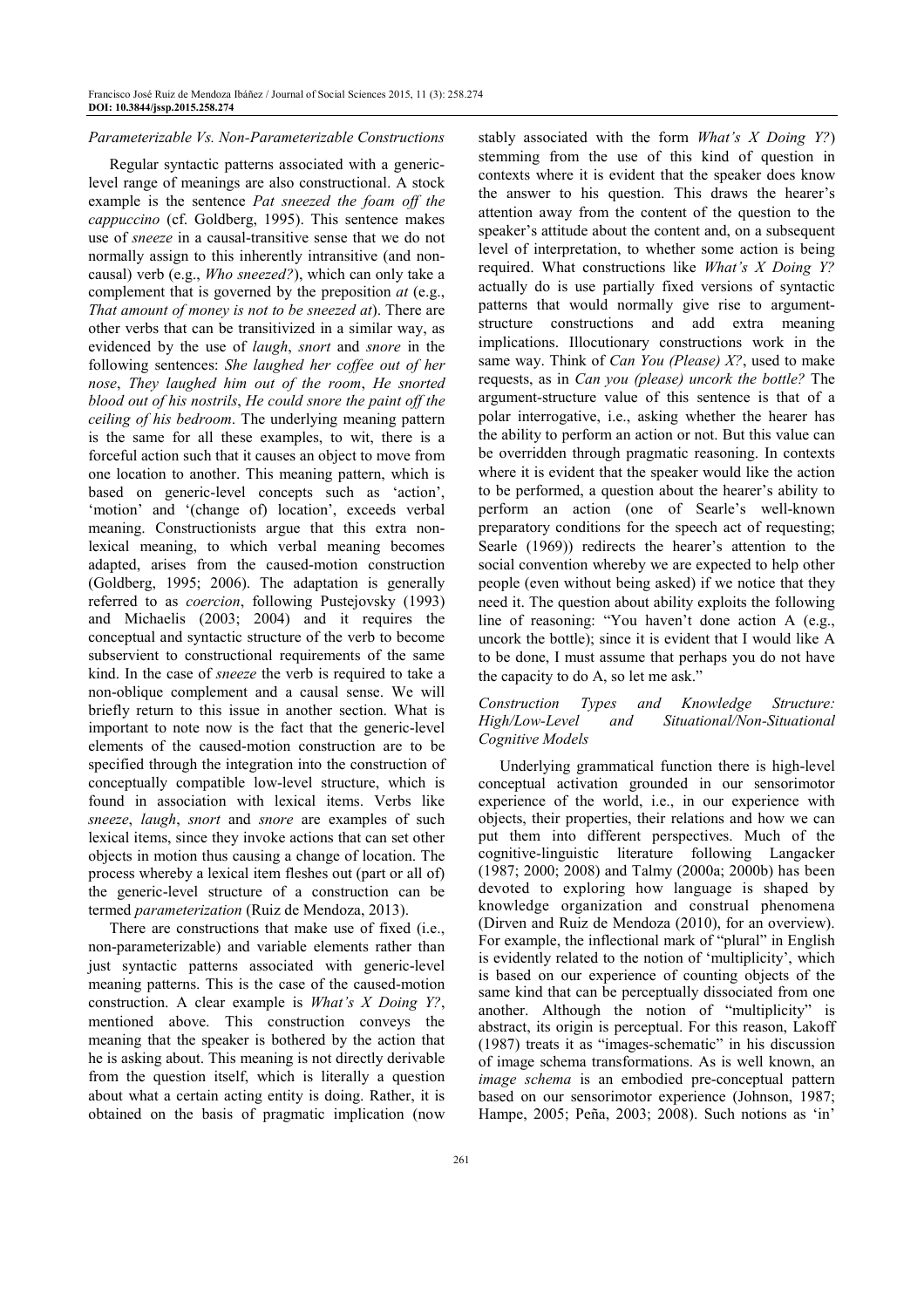vs. 'out', 'front' vs. 'back', 'up' vs. 'down' and other more complex notions like 'motion forward/backward along a path' and 'part-whole structure' relations are image-schematic. Image-schematic thinking shows in language in different ways. For example, we use image schemas to talk about abstract experience: *I got into/out of trouble* makes metaphorical use of the notion of motion into and out of a 'container' (or a bounded region in space) to express a change of state; part of the logic of this metaphor is based on the fact that the conditions inside a container can only affect the entities that get into it. In turn, an image schema transformation, as discussed by Lakoff (1987; 1989), is a natural relationship between two image schemas that gives rise to polysemy. The sentence *Fans poured through the gate* illustrates what Lakoff (1987) calls the multiplex-mass image schema transformation. The plural noun *fans* literally denotes a collection of individuals of the same kind, but in this sentence these individuals are treated *as if* they were a mass. This is possible because of a perceptual phenomenon. As we move farther away, a group of people at a certain point begins to look like a mass. Evidently, the multiplex-mass transformation is a high-level metaphor licensed by perceptual experience (Peña and Ruiz de Mendoza, 2009).

Another case of grammatical function that is strongly linked to high-level conceptualization is argumentstructure relations. Three basic relations between verbs and arguments, which underlie three different kinds of predication, are monotransitivity, transitivity and ditransitivity. Canonically, these basic relations correspond to events where one, two, or three entities are involved in a predication, as in *The wind is blowing*, *He took an aspirin* and *He gave her a ring*. However, there are ways to re-construe events that can be paralleled through specific constructional re-arrangements. Inchoatives (*The door opened*), middles (*My car handles well*) and passives (*The door was opened, The car was handled)* have received very detailed attention in this respect (Hundt, 2007). These three constructions have been developed with a view to playing down the importance of the causer in a caused event. In the three constructions the semantic object becomes a syntactic subject. But this happens in different ways. In passives the object becomes the matized (i.e., a given element) and the agent is schematized to such an extent that it becomes syntactically optional. This results in a highly focalized verbal process. In inchoatives and middles the semantic object becomes the syntactic subject and the agent is completely dropped out of the constructions: \**The door opened by the wind* (Radden and Dirven, 2007). It has been argued that this rearrangement has the effect of presenting a caused event as if it were a noncausal process, which is in fact a metaphorical reconstrual of the real structure of the event. The same holds for middles, which generally differ from

inchoatives in the presence of an obligatory evaluative element: \**My car handles*; see Ruiz de Mendoza and Peña (2008) and Ruiz de Mendoza and Mairal (2011) for details on this view. Although possible causal agents are usually retrievable from world knowledge or the context of situation both for inchoatives and middles, one of the meaning implications of these constructions is that the causal agent is irrelevant. This is not the case with passives, which do allow for the agent to be expressed in the form of an optional satellite (*The door was opened by the wind*).

Linguistic descriptions within the area of transitivity make use of such notions as 'agent', 'patient', 'object', 'instrument', etc. These notions, which label semantic and syntactic roles, are elements of an 'action' high-level cognitive model, i.e., they are abstractions over the components of the event-denoting lower-level cognitive models invoked by such verbal predicates as *kill*, *break*, *heat*, etc. The area of transitivity goes beyond the agentpatient/object relationship. Actions on objects can have results. The English resultative and caused-motion constructions are used to express result, for example. Resultant states can take the form of newly acquired properties. This is the case of the resultative construction (as in the extension of the transitive *The blacksmith hammered the metal* into *The blacksmith hammered the metal flat*). Alternatively, they can involve a change of location. This may bring with it an associated change of environmental conditions for the object (e.g., *The child kicked the ball into the net*).

As noted in the previous section, the caused-motion construction is an argument-structure configuration. This is so because its structure has been created by abstracting away formal and functional properties of verbal predicates involving contact by impact causing motion, as is the case of the verbs *hit*, *kick* and *push*. Other predicates that do not share these properties can be used with the caused-motion construction only if there is a *licensing factor*. Some such factors have been discussed in Ruiz de Mendoza and Mairal (2008) and Ruiz de Mendoza (2013), which deal with a broad range of cases of lexical-constructional integration. One of them, which has been labeled Predicate-Argument Conditioning in Ruiz de Mendoza (2013), is a matter of mere co-instantiation consistency between a predicate and all of its arguments. The verb *sneeze*, for example, can be seen as causing the motion of a light object, like the foam topping one's coffee, but not of a heavy object. Because of this, a sentence like #*She sneezed the car off the driveway* is odd and requires special interpretation strategies (e.g., in the context of humor). Another licensing factor is re-construal, which may take the form of an event-structure metaphor (Lakoff, 1993), i.e., a metaphor where an event type is interpreted in terms of another event type with which it shares some high-level meaning implications. For example, the use of *laugh* in *They laughed him out of the room* is possible only if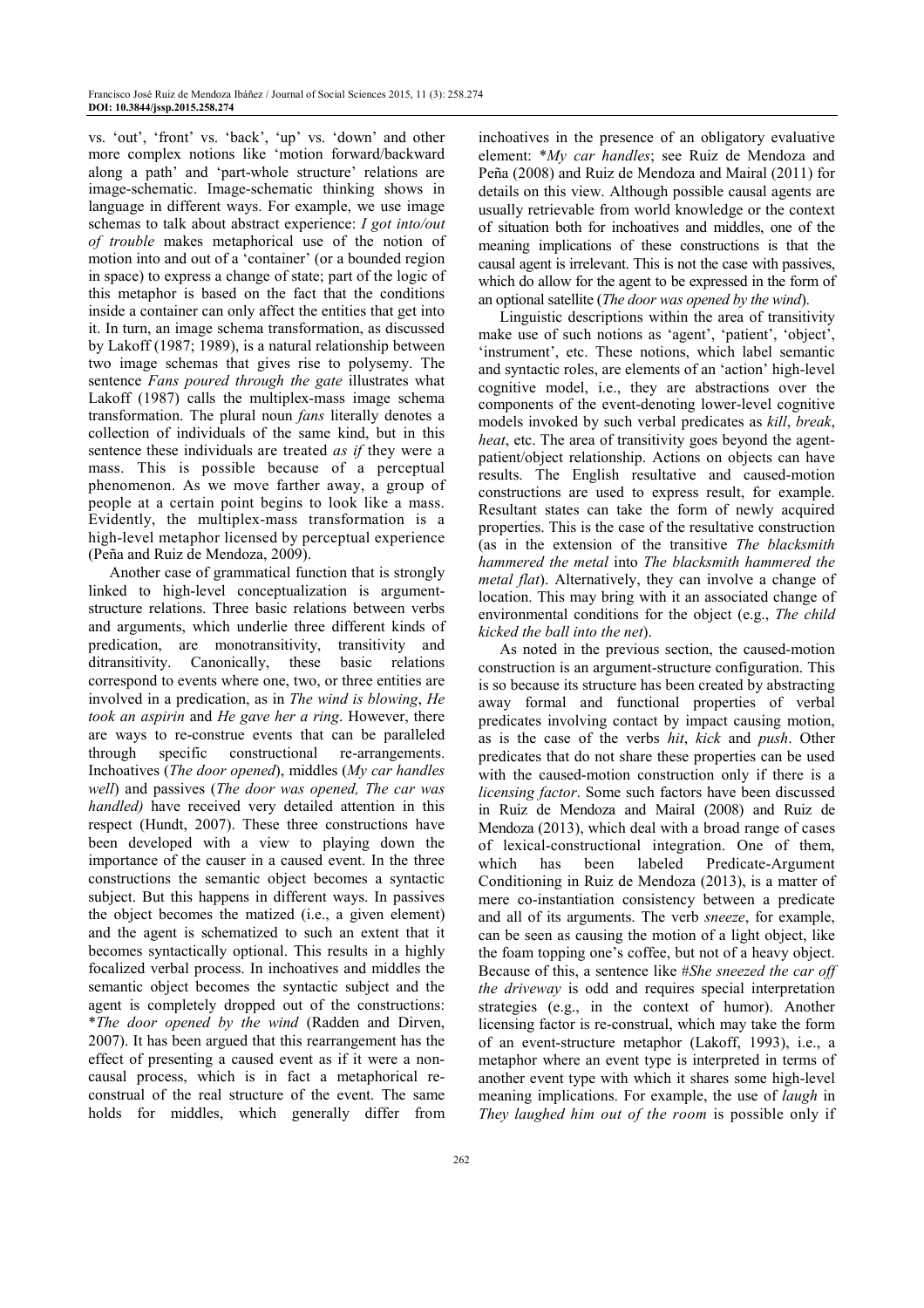we reinterpret the target-oriented laughing activity leading to self-instigated motion *as if* it were a situation where a person is caused to leave a room through a forceful action (cf. *They kicked him out of the room*). Event-structure metaphors have been relabeled *high-level* metaphors in (Ruiz de Mendoza and Mairal, 2008; Ruiz de Mendoza and Baicchi, 2007) because they involve non-situational generic conceptual structure (such notions as agent, object, activity, action), which is definitional of the meaning pole of argument-structure characterizations.

Discourse constructions also use high-level, nonsituational cognitive models, but these are nonparameterizable fixed elements that set up different connections between such models: Logical (e.g., causeeffect, evidence-conclusion), temporal (e.g., precedence, simultaneity) and conceptual (similarity, contrast, conditioning, concession). These connections are not necessarily exclusive of one another, but can converge thereby giving rise to multiple discourse perspectives. For example, in *The bomb went off and three people died*, which illustrates the use of the *X And Y* construction, the precedence relationship (the bomb exploded first and then the three people died) conflates with the cause-effect relation between the explosion and the people dying. The fixed element in this example is highly schematic: *and* instructs hearers to relate, on the basis of their world knowledge, two predications each depicting an event. Other discourse constructions impose greater constraints on the variable elements. This is the case of concessive constructions. Consider *Although X, Y*: *Although no one was killed in the blast, the device caused massive damage*. Here, the event depicted in the X part, which is taken as true, is posed as contrasting with what is depicted in the Y part.

Implicational constructions and illocutionary constructions are based on situational cognitive models. The difference between these two construction types is simply a question of the degree of genericity of their underlying situational cognitive models. Let us start with implicational constructions. Think of everyday situations with common elements that we store in our minds, such as going to the dentist, teaching a class, taking a taxi, doing the housework, buying groceries, going on a shopping spree, etc. These scenarios have usually been termed *scripts*, especially in the field of Artificial Intelligence following seminal work by Schank and Abelson (1977). Scripts are internally coherent knowledge structures consisting of sequences of events within a given context or stereotyped sequences of actions that define a well-known situation (Ruiz de Mendoza, 2014a). They can be classified in a number of different ways. For example, Schank and Abelson (1977) distinguished *situational*, *instrumental* and *personal*

'eating in a restaurant'). The second type prescribes sequences of actions in a rigid order, with only one participant (e.g., 'starting an engine'). The third type is based on sequences of actions directed to someone's own goals. In another classification, which has been proposed in Ruiz de Mendoza (2014a), scripts are divided up into *simple*, *complex* and *composite*. Briefly, a simple script consists of a sequence of constitutive actions. For example, 'reading a book' requires taking the book, opening it, reading in it, turning its pages and closing the book. Other actions are not constitutive (e.g., finding a place with enough light, putting the book back on a shelf, etc.). A complex script is a chained sequence of single scripts, which thus work as subscripts, as is the case of 'going to the airport to take a flight', which includes buying the tickets, taking transportation to get to the airport, checking in, dropping the luggage, boarding the plane, flying to one's destination, getting off the plane and reclaiming the luggage. Finally, a composite script is made up of a main script and any number of independent (i.e., self-standing) subscripts, none of which is indispensable for the main script. By way of illustration, consider 'doing the housework', which may contain 'washing the dishes', 'doing the laundry', 'cleaning the carpets', 'making the beds', etc. However, what is important about them is that, whatever their degree of complexity and the way in which the entities in them relate, they are an important source of inferences in everyday life. For example, imagine that the speaker sees his neighbor next door struggling to open her door while holding a rather unmanageable big paper bag against her chest. Imagine further that the speaker's neighbor rarely buys too many groceries at the same time, so he finds this situation to be uncommon. In this context, if the speaker says to his neighbor *That's a rather bulky bag, isn't it?*, there are several possible interpretations. In one of them, he may be expressing his astonishment at the size of the bag and wondering why his neighbor has chosen to buy so many groceries this time. His utterance may be taken to mean 'I find it strange that you have bought so many groceries; this is not typical of you; could you tell me why you have?' This interpretation is, to a large extent, the result of inferences based on the combination of a personal script about his neighbor's buying behavior mingled with partial structure from a stereotyped (situational) script about how people do their shopping, which includes alternative subscripts on how their shopping is delivered (e.g., they may carry various types of bags or they may use the delivery service provided by the store). The shopping script is an example of a complex script, but the sentence in the "bulky bag" example -in the interpretation that we have given to it here- only makes

scripts. The first consist of a number of participants with interlocking roles within an identified situation (e.g.,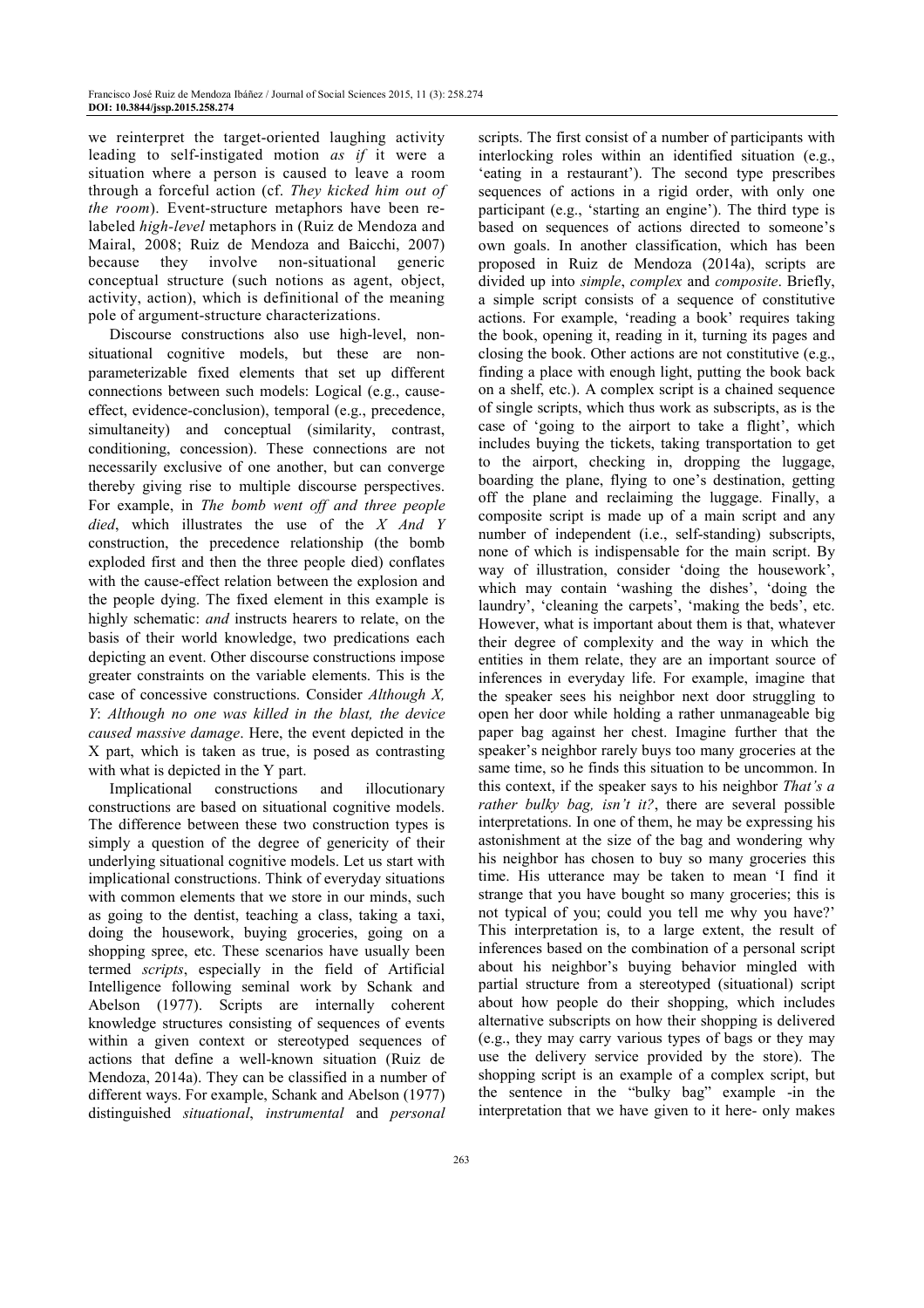use of partial script structure (in fact coming from a single script within a sequence) related to one specific way of taking home the items purchased. But this interpretation is also the result of constructional behavior. The configuration *That's a Rather X (Y)*, where X is an NP containing an evaluative adjective (i.e., within the sequence of Adj.  $+ N$ ) and Y is optional, is used to express that there is something challenging or otherwise undesirable -from the speaker's point of viewabout the state of affairs associated with what is being described: *That's a rather large sum* (e.g., the sum is such that one can hardly afford paying it); *That's a rather simplistic idea* (one that the speaker thinks inadequately oversimplifies a problem); *That's a rather personal question* (a question that should have not been asked out of respect for one's privacy); *That's a rather tender subject* (the subject can easily hurt people); *That's a rather unusual costume for a president* (an outfit that a president should not wear). Adjectives with positive connotations do not work well with this construction (cf. *#That's a rather good person*; *#That's a rather great idea*; *#That's a rather nice personal question*), which has the ability to add negative, evaluative overtones to adjectives whose default value is neutral. In one of the examples above, *That's a rather large sum*, the adjective *large* takes on a negative value that is not one of its regular features (cf. *He had a large role in the negotiations*; *He inherited a large amount of money*; *The painting fills up a large wall*). In addition, this construction presupposes that the state of affairs it designates is the case or that someone has evident intentions to make it hold.

It must be noted that the construction *That's a Rather X (Y)* requires scripted knowledge specific to X and, whenever it is the case, to Y. These scripts are low-level situational cognitive models such as paying an amount of money, oversimplifying a complex situation, intruding someone's privacy through inappropriate questions, hurting someone by bringing up a sensitive issue, etc. Once a low-level situational model has been activated to profile a meaning interpretation that is compliant with the basic constructional value of *That's a Rather X (Y)*, as sketched out above, the resulting meaning representation can serve as the input for the activation of further, higher-level knowledge structures and their associated constructions. Thus, in the context that we provided above, the sentence *That's a rather bulky bag, isn't it?* can give rise to various illocutionary values associated with cultural conventions on negative states of affairs. A very common illocutionary interpretation would be that the speaker is going to offer help to hold the bag while his neighbor opens the door, thereby functioning as a pre-offer, i.e., a preparatory act for the offer to be made (e.g., *That's a rather bulky bag, isn't it? Let me help you*). Other interpretations are possible: The speaker may be drawing the hearer's attention to the

foolishness of carrying too much weight in a single paper bag (the sentence would thus work as a mild reproach, a warning, or even a piece of advice). How is this possible? The answer is to be found in socio-cultural conventions, which themselves are situational cognitive models, like scripts. However, these conventions are more generic than scripts, since they range over many possible low-level situations. The details of this approach to illocution can be found in Ruiz de Mendoza and Baicchi (2007), Baicchi and Ruiz de Mendoza (2010) and also in Ruiz de Mendoza and Galera (2014). This approach develops previous work found in Ruiz de Mendoza (1999; 2001) and in Pérez and Ruiz de Mendoza, (2002). Ruiz de Mendoza and Baicchi (2007) have formulated a complex cognitive model, called the *Cost-Benefit Cognitive Model*, which is partly an extension of the well-known pragmatic scale of the same name postulated by Leech (1983). The Cost-Benefit Cognitive Model contains a number of stipulations, which underlie some politeness conventions, but which in fact go well beyond the domain of politeness into the broader domain of socio-culturally regulated interpersonal behavior. In the case of the illocutionary interpretation of our example as a pre-offer, the underlying convention is:

If it is manifest to A that a particular state of affairs is not beneficial to B and if A has the capacity to change that state of affairs, then A should do so.

The pre-offer matches the first condition in the stipulation above: The speaker reveals to his neighbor that he is aware that she has trouble to open the door because of the size of the bag that she is carrying. The context of situation supplies information that satisfies the second condition, i.e., the assumption that the speaker has the ability to hold the bag for her while she opens the door. The actual offer (*Let me help you*) matches the "then" part of the stipulation, since the offer presupposes that the speaker is willing to change the negative state of affairs in a way that will benefit the hearer.

It must be noted that the stipulation cited above also underlies other forms of verbal behavior with their own illocutionary import. For example, for the context outlined above, we can have other ways of offering: *I see you're carrying a very bulky bag. Can I help you?*; *Shall I hold your bag while you open the door?. It's rather bulky*; *What a bulky bag. Do you need help?* With a slight change in the context, we could have directive expressions. Imagine that the speaker is with his son, who is young and strong. There is an additional (and complementary) cultural expectation that the person that has greater capacity to help others will self-select to do so before other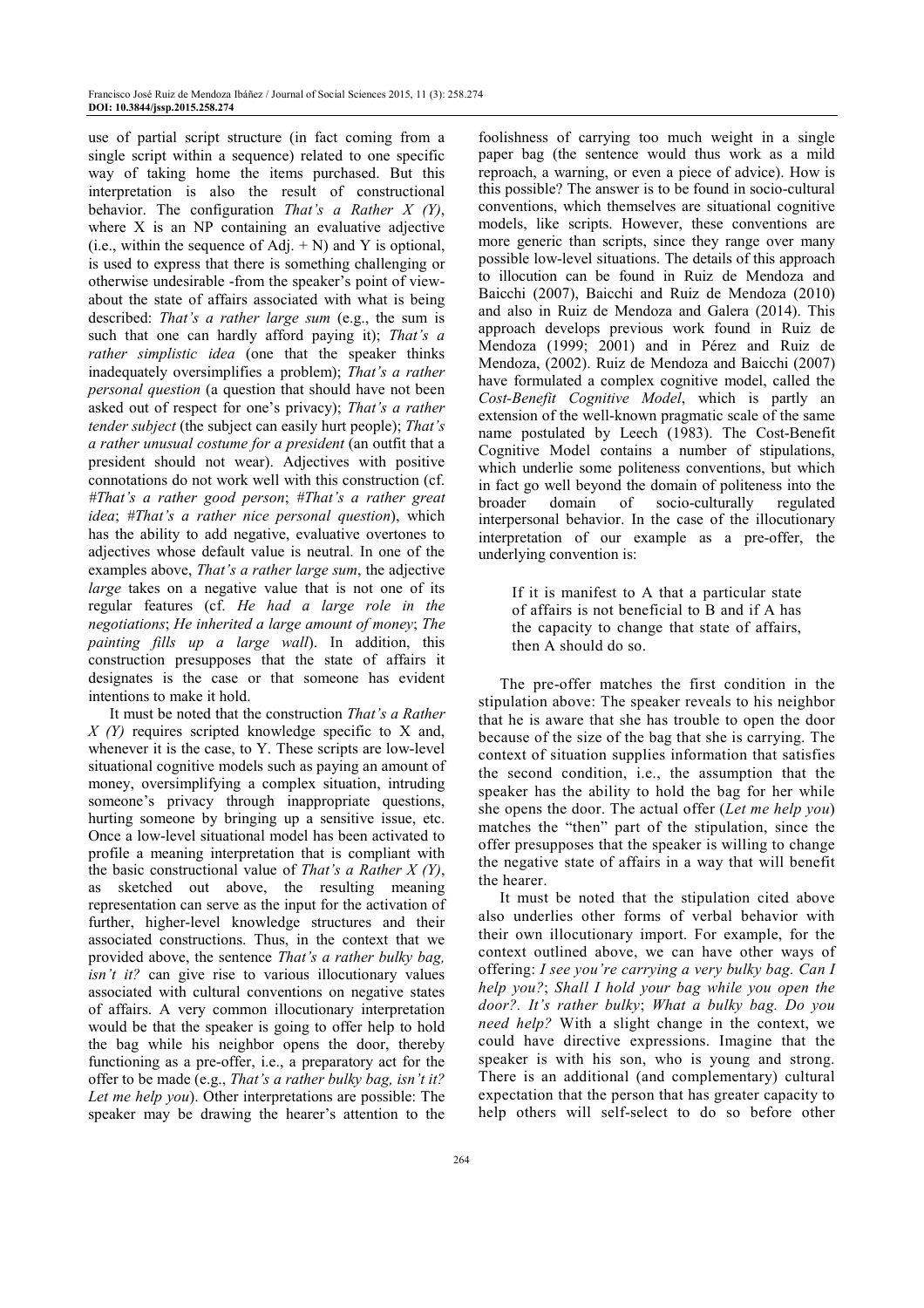people try. This would license remarks like the following: *That's a rather bulky bag. Johnny will help you*; *Johnny, can't you see Mrs. Jones needs help?*; *Johnny, help Mrs. Jones, can't you see she's having trouble?*; *You should help Mrs. Jones*; etc. These formulations are instantiations of fixed pairings of form and illocutionary meaning, i.e., they are illocutionary constructions: *Let Me X*, *Can I Help You?, Shall I X?*, *Do You Need X?* are generally used to make offers; *X Will Help You*, if *X* refers to the speaker, is an offer (or a promise in some contexts), but if X refers to a third person it is either an expression of reassuring belief or, more commonly, a request to such a person to help the hearer; *Can't You See X (Needs Y)?* (where Y saturates easily with expressions like *help, a hand, sleep, medical attention*, since these are common objects of need) also has directive value tinged with a degree of reproach. Literally, with expressions like this one, speakers show their perplexity at the hearer's not helping someone in need; asking about the possibility that the hearer may not be aware of the negative situation is a way of finding a socio-culturally acceptable justification-in terms of the first condition of the stipulation noted above-for their inaction; *Help X*, which is strongly directive, can be mitigated by a complementary *Can't You See X?* construction suggesting possible hearer's unawareness.

As the discussion above has made clear, implicational and illocutionary constructions are selfstanding parameterizable constructions with fixed and (constrained) variable elements, which respectively exploit low-level and high-level situational cognitive models. Low-level situational cognitive models are, in terms of Cognitive Linguistics, the equivalent of what Schank and Abelson (1977) labeled scripts within the context of the initial Artificial Intelligence approaches to knowledge structure. In the following section, we shall discuss in more detail the kind of meaning that is captured in implicational and illocutionary constructions. We will do so from the point of view of how low-level situational cognitive models are actually exploited to make inferences that can become entrenched through repeated use within a community of speakers.

# **Implicational Constructions**

We argued that *That's a Rather X (Y)* is an implicational construction, which conveys the idea that the speaker feels that the state of affairs described by the expression is undesirable, although only from his perspective. The tag *isn't it?*, which looks for verification, is fully consistent with this meaning implication (note the slight oddity of saying *That's a rather bulky bag, I'm sure of it*). There are other implicational constructions that also convey the idea

that there is something negative about a given state of affairs. The next subsections will deal with two other cases: *What's X Doing Y?* and *Who's Been V-ing X?*.

## *What's X Doing Y?*

The *What's X Doing Y?* construction (e.g., *What's your sister doing working for the state?*) has been briefly touched upon above. Its full analysis is complex, as evidenced by its detailed treatment in Kay and Fillmore (1999). For our purposes, it is enough to mention a few of its characteristics: Formally, i.e., from a morphosyntactic perspective, this construction needs the verb *do* in gerund (cf. \**What's your sister working for the state?* and note the difference in meaning of *What did/will you sister do working for the state?*); *doing* has no progressive aspect (cf. *What's your sister doing knowing the answer?*, \**She is knowing the answer*); the construction cannot take the modifier *else* (\**What else is your sister doing working for the state?*); the main verb is *be* (\**What does your sister keep doing working for the state?*); *doing* cannot take the negative form (\**What's your sister not doing working for the state?*), but its complement can (*What's your sister doing not going to work today?*).

We may wonder what motivates these peculiarities and how they relate to the highly schematic subjective meaning that the construction conveys. But before we go into this issue, we need to understand better some aspects of the construction that have not been discussed in Kay and Fillmore (1999). Here we will elaborate on some observations made in Ruiz de Mendoza and Mairal (2008). We shall start by comparing these other examples of the same construction:

(1)

- a. What's your sister doing?
- b. What's your sister doing in the lab?
- c. What's your sister doing in the lab at midnight?

d. What's your sister doing in the lab at midnight with her boyfriend?

The examples in (1) require a slightly different treatment from the examples where *doing* is followed by a less generic verbal form in gerund (e.g., *What's your sister doing working in the lab?*). This is so because the less generic verbal form, which is part of the Y element of the construction, acts as a specification of the kind of activity in which the protagonist (i.e., the hearer's sister) is involved, whereas in the examples in (1) the Y element is either left unrealized or, if realized, it supplies situational details that can allow the hearer to work out the kind of activity that the speaker has in mind. This is easily noticeable from a comparison of (1a) with (1b)- (1d). The question in (1a) is not a clear realization of *What's X Doing Y?*, since the Y element, which is not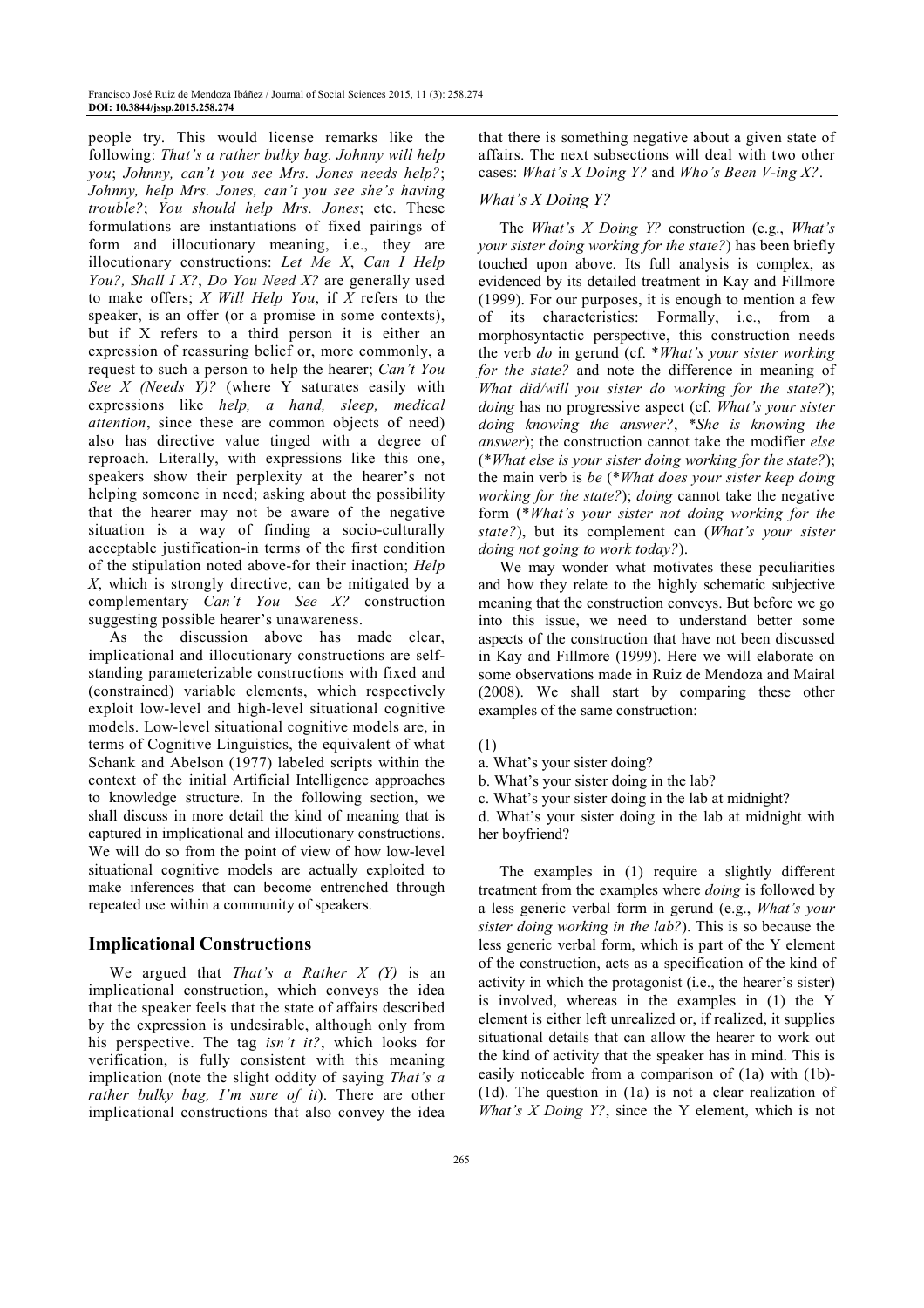optional in the construction, is missing. In a default interpretation, (1a) is a question about what the hearer's sister is doing. Only in a context in which whatever the hearer's sister is doing is evident to both the speaker and the hearer can (1a) be treated as an example of the *What's X Doing Y?* construction. In this situation, the Y variable is realized inferentially and developed as much as is needed for satisfactory understanding. Examples (1b)-(1d) develop the Y element to different degrees. This has consequences for the adjustment of the generic meaning of *doing*: (1b) and (1c) suggest that the hearer's sister is working; however, (1d) carries the strong meaning implication that the hearer's sister is misusing the laboratory for some kind of love-related activity. In essence, the Y element either defines a context for the meaning of *doing* to be inferentially specified, which is the case of the examples in (1), or supplies the meaning through a less generic verbal form, as in *What's your sister doing working in the lab?* A couple of words of caution are in order at this stage. First, as was noted in a previous section, implicational constructions have fixed and variable elements. The fixed elements cannot be parameterized; the variable elements cannot either. The variable elements can be realized through conceptually compatible elements, as exemplified by (1b)-(1d) above, or even developed inferentially on the basis of equally compatible contextual information. Second, it may happen, as discussed with reference to *doing* in the examples in (1), that a fixed element requires adjustment. This is not a case of parameterization, which we studied as a matter of incorporating lowerlevel conceptual structure into a grammatically (rather than lexically) marked high-level characterization. Rather, it is a case of linguistically or contextually cued pragmatic adjustment of a lexically expressed highlevel concept. For example, the causative variant of the resultative construction (e.g., *The blacksmith hammered the metal flat*) has an underlying causal element that is activated by the combination of a transitive structure and a secondary predication that is ascribed to the object of the action. This causal element can be parameterized by a number of compatible verbal predicates such as *hammer*, *pound* and *beat*. By contrast, *doing* in *What's your sister doing (working) in the lab?* does not incorporate any lower-level structure. It is specified in the same way as in other uses of generic *do*. A case in point is the use of *do* in *do the dishes* 'wash', *do the carpets* 'clean', *do one's hair*  'style, arrange', *do one's face* 'apply cosmetics to', etc. These adjustments have been accounted for in Ruiz de Mendoza and Pérez (2001) as applications of the high-level metonymy GENERIC FOR SPECIFIC, i.e., a generic item affords access to a specific item that is

consistent with the rest of the relevant information provided by the linguistic expression or the context. For example, in the sentence *You do the dishes while I do the floors and John does the rest of the house*, the highly generic characterization *do* ('perform the action that is typically associated in this context with the dishes/floors/rest of the house') needs specification in much the same way as *doing* needs specification in the *What's X Doing Y?* construction.

Let us now take *What's your sister doing working in this lab?* There is a difference between this question and the questions in (1) other than the way to specify the item *doing*. While the constructional meaning in any of the examples in (1) could be overridden in specific contexts, this is not a clear possibility when the specification of *doing* is carried out on the basis of a following gerund (in this case, *working*). This endows this latter form of instantiation of the Y variable of the construction with a greater degree of formal specialization and thereby with lesser potential ambiguity.

However, there is another way of endowing the formal part of the construction with a high degree of specialization. As initially noted in Ruiz de Mendoza (2001), the greater the amount of elaboration of the instantiating elements for the Y variable of the construction, the more difficult it is to cancel out the implication that something is wrong from the speaker's point of view (Ruiz de Mendoza, 2001; point of view (Ruiz de Mendoza, 2001; Ruiz de Mendoza and Mairal, 2008). Compare the following developments of the examples in (1):

(1')

- a. What's your sister doing? Is she still working in her lab?
- b. What's your sister doing in the lab? Is she still working?
- c. What's your sister doing in the lab at midnight? Is she still working?
- d. What's your sister doing in the lab at midnight with her boyfriend? Is she still working?

The default interpretation of the first interrogative of the examples in (1') can be taken as an instantiation of the *What's X Doing Y?* construction or as a case of a *Wh*information question. Although (1'a) and (1'b) can be either, the preference is to think of them as information questions. The situation with (1'c) and (1'd) is not exactly the same. In the case of  $(1,c)$  there is a stronger implication that the speaker feels that the situation is at least unusual. This implication can be attributed to the fact that the scenario invoked by the components of the Y variable is "negatively loaded". Thus, working at midnight is generally not a desirable scenario (although it may be a necessary one, for example, in a situation in which it may not be a good idea to cease working on an experiment until it is completely finished or if there is a strict deadline ahead to publish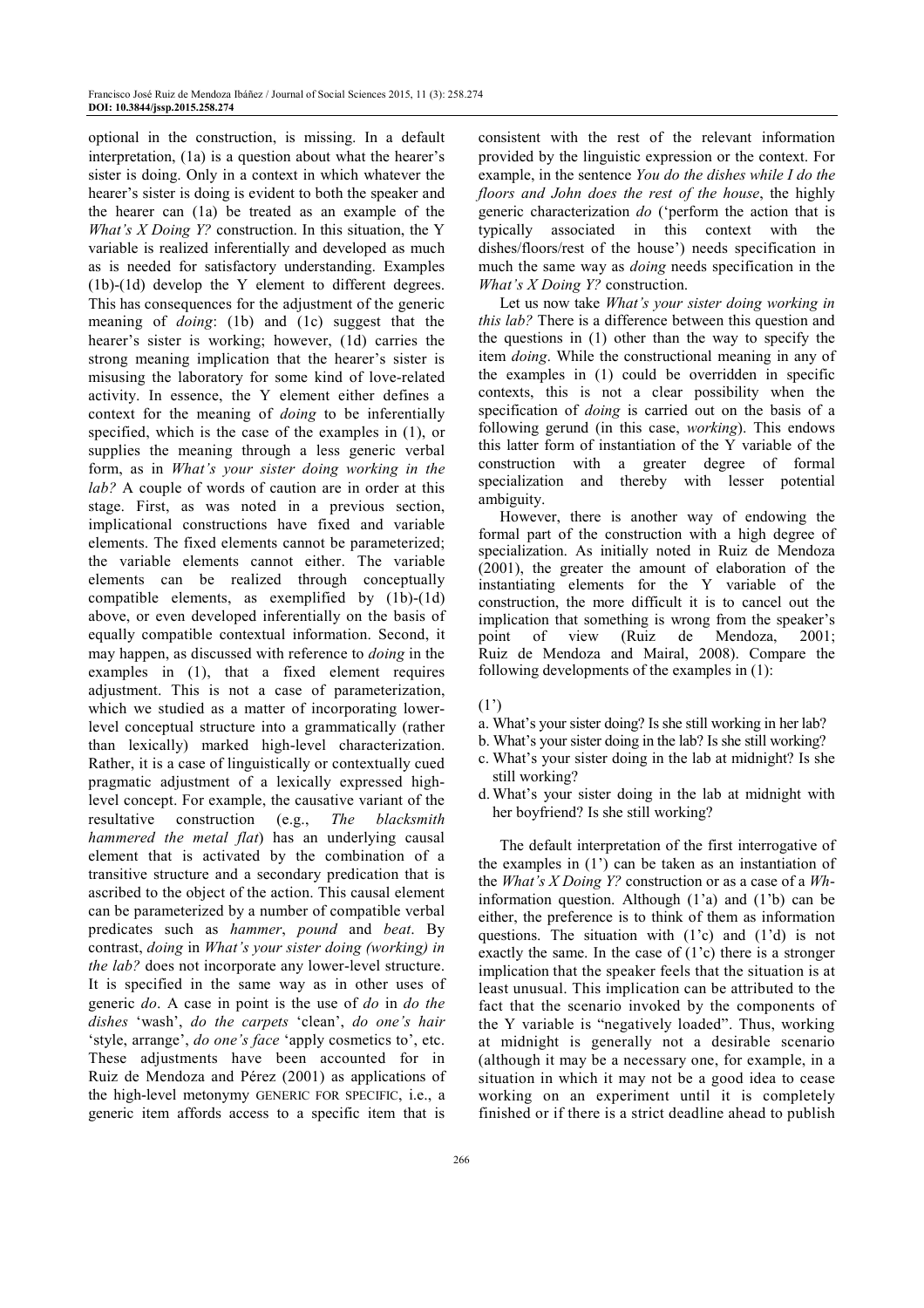the results). But we can also derive a similar meaning implication from other more neutral scenarios: *What's your sister doing in the lab now?*; *What's your sister doing in the lab with the new robot?*; *What's your sister doing in the lab at this stage?* Then, the case of (1'd) is worth special comment in relation to its Y variable. The situation depicted in this example departs in two ways from what one would expect to be acceptable behavior: one, by being at midnight in the lab; the other by being with someone that is not supposed to be there. Of course, the hearer's sister boyfriend could be a co-worker, but the fact that the speaker chooses to mention him in his role as a "boyfriend" is pragmatically significant. In this context of implications, the second question may count as a case of irony. Of course, if the speaker believes that the hearer's sister is not working, asking whether she is working becomes an echo of what she should be doing, but this is at the same time in sheer contrast with what it is suggested to be the case (The notion of "echo" has been applied by relevance theorists to explain irony; see especially Wilson (2006), Wilson and Sperber (2012) and the cognitive-linguistic development of this notion in Ruiz de Mendoza and Galera (2014) and Ruiz de Mendoza (2014b)).

So far, our discussion has allowed us to examine the importance of the Y variable in the *What's X Doing Y?* formal configuration in order to actually determine whether or not we are faced with a genuine example of the *What's X Doing Y?* construction, i.e., one where the speaker assesses the state of affairs described by its 'X is doing Y' part as undesirable or somehow wrong. We now turn our attention to the origin of this meaning implication and to the reason why the Y variable is important to convey it. Obviously, a sentence like *What's your sister doing?* can be an information question, where the speaker demands an answer that provides him with the information that he desires to have:

#### (2)

A: What's your sister doing?

B: I think she went out for a walk, but she should be back any minute.

B's response in (2) makes sense only under the assumption that B believes-or pretends that he believes– that A is only asking form information. But there can be other possible reactions to A's question. Here are a few, for the sake of illustration:

#### $(2')$

- a. She's doing nothing wrong, as far as I can see.
- b. She's no angel, I know.
- c. I'll tell her to stop, don't worry.
- d. I'm so sorry she's messing with your iPhone again.
- e. Why don't you ask her yourself?

Each of the responses in (2') addresses the interrogative *What's your sister doing?* as a case of the *What's X Doing Y?* construction. For this to be possible, the following assumptions are necessary:

- a. The speaker is aware of what the actor is doing.
- b. The speaker believes that the actor is doing something wrong.
- c. The speaker believes that the hearer either shares assumption (b) or should share assumption (b) with him.
- d. The hearer believes assumptions (a)-(c) to be the case.

If these assumptions hold, then the hearer will take the sentence *What's your sister doing?* as an indication that the speaker dislikes what the hearer's sister is doing and will react accordingly, following cultural conventions. But what is the origin of these assumptions? The answer probably lies in the nonimplicational content of the interrogative sentence *What's your sister doing?*, which descriptively conveys the idea that the speaker knows that the hearer's sisters is actually doing something at the moment of speaking. The question is that it is unusual for someone to know that another person is doing something without being able to determine what it is. It may happen in contexts in which there are perceptual difficulties involved or in contexts where the speaker can perceive what other people are doing but has no way to determine their ultimate intentions. For example, imagine the speaker can see that the hearer's sister has the speaker's iPhone with her. He may still wonder why she has it and ask *What's your sister doing?* In this situation, a response in the form of *She has your iPhone with her* would be highly unsatisfactory, while an answer along the lines of (2'd) above would make sense.

Now, consider what happens, from the perspective of the assumptions that speaker and hearer share, when the speaker fleshes out the Y variable of the *What's X Doing Y?* construction, as in *What's your sister doing with my iPhone?*, or in *What's your sister doing messing with my iPhone?* The greater the degree of specificity of the Y variable, the stronger assumption (a) above becomes. The fact that the speaker is able to supply a greater degree of detail about the action is a clear indicator that the speaker can pin down its exact nature and is not really asking about it. This leads the hearer along an inferential pathway to find out the real speaker's intent. One plausible solution is that the speaker is not asking a question to derive information, but directing the hearer to ask himself the very same question that the speaker has asked him and thus become aware-like the speakerof what the actor is doing (This is an instance of what may be labeled non-contrastive echoing. An echo is an exact repetition of someone's real or attributed words. It happens in reported speech and also, combined with linguistic and paralinguistic signals of speaker's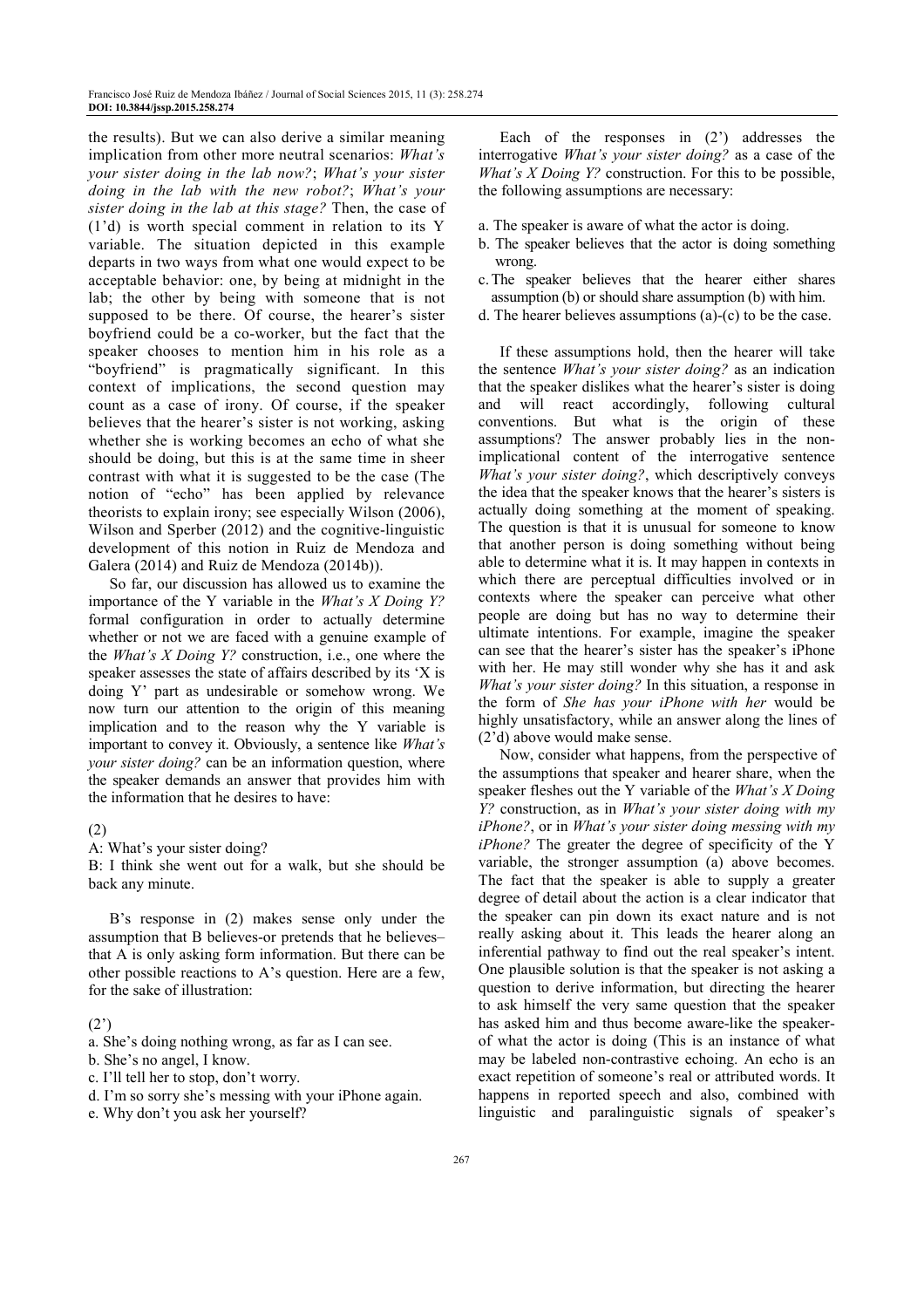reservation, in irony. Ruiz de Mendoza (2014b) has postulated that irony results from formulating echoed thoughts that clash with what the speaker believes to be the case at the moment of speaking. Ironic uses of language are thus a matter of contrastive echoing. For a full exploration of the notion of echoing across levels of linguistic description, see Ruiz de Mendoza and Galera (2014)). Once the hearer shares with the speaker a sufficiently relevant set of assumptions about what the actor is doing, the hearer is expected to evaluate the state of affairs in question in the same way as the speaker, i.e., the hearer is expected to produce assumption (b) above and regard it as shared with the speaker, which is assumption (c). This last stage completes the inferential process that leads the hearer to interpret a *What's X Doing Y?* configuration not as an information question but as a way of drawing the hearer's attention to a state of affairs that the speaker considers undesirable. Then, the presence of a well-specified Y component becomes a formal pointer to the likelihood of a linguistic expression being a case of the *What's X Doing Y?* construction and, in the absence of an explicit Y component, as in (1a), the hearer's ability to match sentence form with contextual information will help the hearer disambiguate between the two options. This level of specialization of the formmeaning relationship, which arises from what Langacker (2000) has called "entrenchment", or frequency of association, is a natural result of the fact that it is difficult to make a fully descriptive use a *What's X Doing Y?* utterance since it is odd to ask for information that the speaker already has. An interpretive use, grounded in inferential activity, is a meaningful solution to such an oddity.

## *Who's Been V-ing X?*

Like *What's X Doing Y?*, the configuration *Who's Been V-ing X?* is also suggestive of speaker's discontent with a state of affairs. The following examples illustrate this characteristic of the *Who's Been V-ing X?* construction:

(3)

- a. Who's been sleeping in my house?
- b. Who's been swimming naked?
- c. Who's been saying otherwise?
- d. Who's been looking at my Facebook?
- e. Who's been doing what?

However, there are formal and functional differences between the two constructions. First, unlike *What's X Doing Y?*, the progressive form in *Who's Been V-ing X?* does carry progressive meaning (cf. \**Who's been knowing the answer all the time?,* but *Who's been trying to find the answer?*). Without this progressive form, the default value of the resulting construction is that of an information question, as is evident from the following examples:

- (4)
- a. Who's been here?
- b. Who's been arrested?
- c. Who's been naughty?
- d. Who's been in love for so long?
- e. Who's been this year's best player?

Second, in *Who's Been V-ing X?* there is no room for a fixed generic element (cf. *doing* in *What's X Doing Y?*) requiring subsequent specification. There is a compelling reason for this. *Wh-*interrogatives asking about the subject carry the presupposition that the content of the predication holds true. For example, the question *Who murdered Smith?* presupposes that Smith has been murdered. The same holds for questions taking the *Who's Been V-ing X?* form, as exemplified in (3): (3a) presupposes that someone has been sleeping in the speaker's house, (3b) that someone has been swimming naked, (3c) that someone has been expressing (and still sustains) a different opinion, (3d) that someone has been looking at the speaker's Facebook, (3d) that, like any other year, this year someone must qualify as the best player and (3e) that someone has been doing something. Note, as is clear from (3e), that while a generic element like *doing* can be used in a *Who's Been V-ing X?* question, this element is never fixed, but one of the many possible instantiations of the *V-ing* part of the construction. From the speaker's perspective, the presupposed content of all these examples supplies the hearer with sufficient information to determine the identity of the subject, which is what he is asking about. There is no need to make any further specification, unless the hearer gives evidence to the contrary:

### (5)

A: Who's been sleeping in my house?

B: You mean in your own bedroom?

There are other smaller differences with *What's X Doing Y?* Thus, *Who's Been V-ing X?* can take the modifier *else (Who else has been sleeping in my house?*) and it can take the negative form (*Who hasn't been working in today's class?*). The use of *else* requires a brief reflection. Kay and Fillmore (1999) note that this modifier cannot be used with *What's X Doing Y?* But this holds true only for examples where the Y variable contains a verb in gerund explicitly specifying the nature of the action, as in \**What else are you doing eating cold pizza?*, which the authors give. This does not apply to examples where the Y variable requires inferring the nature of the action generically invoked by *doing*: *What (else) is he doing with my money every month?* The version with *else* suggests that the speaker suspects that the actor could be doing something wrong besides what is already evident to him and to the hearer.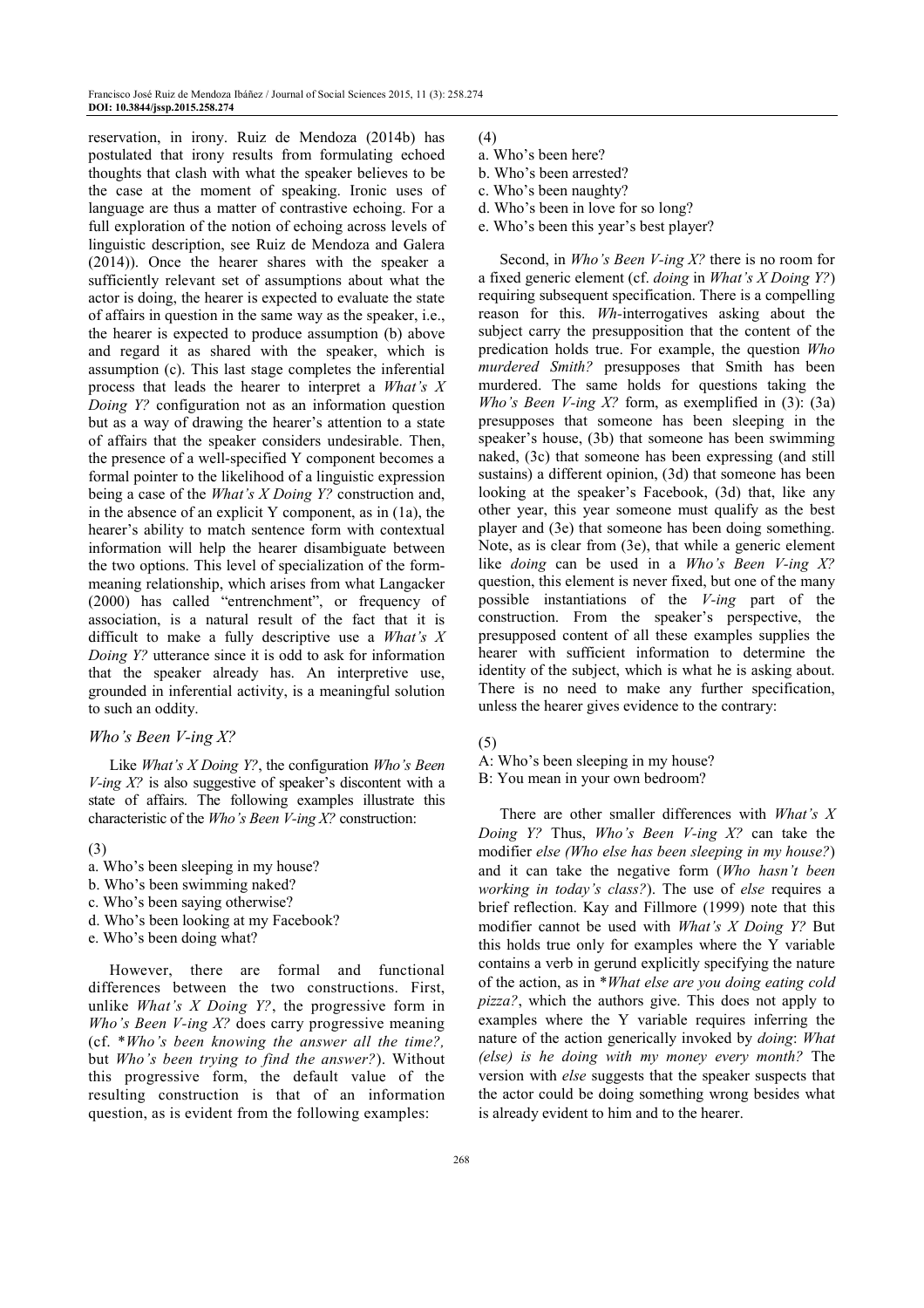*Who's Been V-ing X?* is part of a family of constructions, all based on the *wh*-interrogative form, which share with it a number of relevant characteristics, both in form and meaning:

| What's $X$ Been V-ing $Y$ ?:                                | What's he been doing with   |
|-------------------------------------------------------------|-----------------------------|
|                                                             | my money?                   |
| <i>Where's X Been (V-ing) Y?</i> : Where's he been (hanging |                             |
|                                                             | out) all this time?         |
| Why's X Been V-ing $Y$ ?:                                   | Why's he been flirting with |
|                                                             | this girl?                  |
| When's $X$ Been V-ing $Y$ ?:                                | When's she been living in   |
|                                                             | Liverpool?                  |

Like *Who's Been V-ing X?*, these constructions presuppose the actuality, from the speaker's perspective, of the state of affairs that they describe. They can take the modifier *else* with the same meaning implications (e.g., *What else has he been doing with my money?* suggests that the speaker believes that the actor could have been misusing the speaker's money in more ways than those for which he has evidence) and they can appear in the negative form while preserving the meaning implication that there is something about the state of affairs that the speaker is only apparently asking about. In fact, this meaning implication is strengthened considerably, precisely because of the special nature of negation when applied in the context of an open-ended information question. For example, the sentence *What hasn't he been doing with my money?* implies that the actor has been almost invariable misusing the speaker's money. The same holds true of the rest of *wh*-questions above, although the one based on *why* requires special consideration. The negative form *Why hasn't he been flirting with this girl?*, as is to be expected with this construction, presupposes that the actor has not been flirting with a specific girl. But it does much more than simply convey this idea. This question seems to imply that the actor has been flirting with as many girls as possible but, for some reason, has chosen (or has been unable) to flirt with a specific girl, a situation that the speaker does not like or considers to be odd. In *What hasn't he been doing with my money?* there is no parallel implication that the actor has made an exception, but, all to the contrary, the implication is that the actor has done his best not to make any exception. The reason for this is to be found in focal prominence constraints. While in the *what* question above the only focal constituent is the *wh* pronoun itself, in the *why* question focal prominence is distributed between the *wh* pronoun and the satellite *with this girl* (as opposed to other girls). In *What's he been doing with my money?* the phrase *with my money* is given information. What the negative form of *Wh- X Been V-ing Y?* constructions code is the following:

- (i) There is a state of affairs such that it holds true for any conceivable scenario.
- (ii) The speaker dislikes (i).
- (iii) Because of (ii) the speaker wishes he could find at least an exception to (i).

In the case of the sentence *What hasn't he been doing with my money?*, the implication-which arises from focal prominence on *what*-is that there will likely not be any exception, which the speaker believes is a rather undesirable situation. By contrast, *Why hasn't he been flirting with this girl?* conveys the meaning-arising from focalizing *with this girl*-that an exception has already been made, which is also undesirable.

## **Illocutionary Constructions**

Illocutionary meaning is treated within Cognitive Linguistics as the result of the activation of illocutionary scenarios. This idea originated in preliminary work by Thornburg and Panther (1997) and Panther and Thornburg (1998). There have been subsequent elaborations by Pérez and Ruiz de Mendoza (2002; 2011), Panther (2005), Ruiz de Mendoza and Baicchi (2007), Baicchi and Ruiz de Mendoza (2010), Del Campo (2011; 2013), Pérez (2013) and Ruiz de Mendoza and Galera (2014). What these elaborations have in common is the postulation that illocutionary meaning derivation is based on the activation of selected conceptual structure stored in the form of cognitive models in the speakers' minds. However, they differ in the role allotted to inferential mechanisms and their true nature.

According to Panther and Thornburg (1998), for each illocutionary category in a language there is an associated knowledge structure containing information organized in terms of degrees of centrality, as is the case with other knowledge structures (Langacker, 1987; 2008). For requests, Panther and Thornburg (1998) propose the following illocutionary scenario, whose different components are inspired in the well-known felicity conditions for speech acts postulated by Searle (1969):

- a. Before component: He hearer (H) can do the action (A). The speaker (S) wants H to do A.
- b. Core component: S puts H under the (more or less strong) obligation to do A. H is under an obligation to do A (H must/should/ought to do A).
- c. After component: H will do A. S has an emotional response.

Any linguistic expression that activates one of the elements within one of these three components can be interpreted as a request if it can metonymically stand for the rest of the scenario. This is why, for example,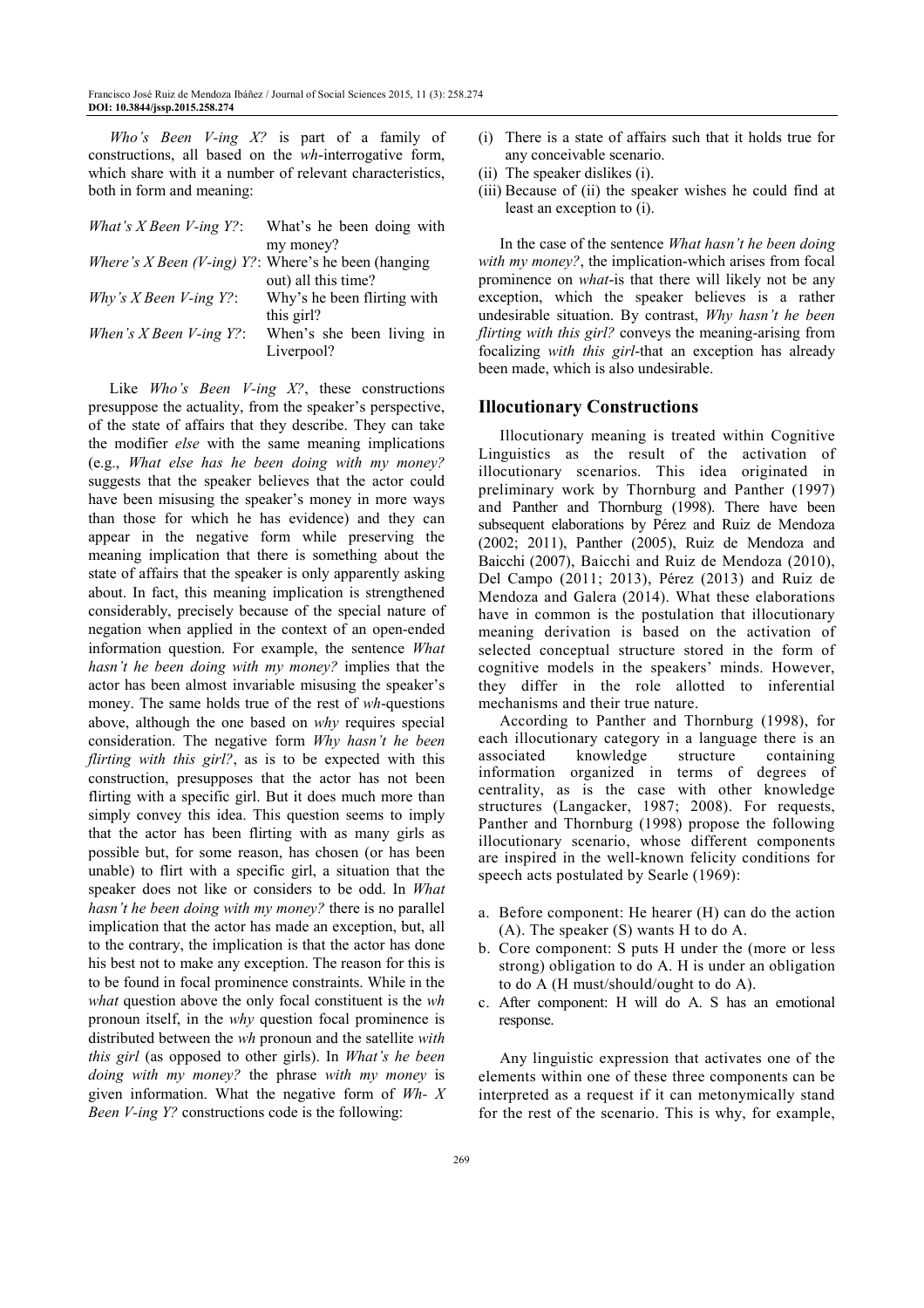a question about the hearer's ability or willingness to perform an action (which are part of the "before" component), by affording access to the whole request scenario, acquires a request value: *Can/will you tell me the truth?* ('Tell me the truth'). The core component can be invoked by means of a sentence expressing any degree of obligation to perform an action (*You must/should tell me the truth*) and the after component by expressions denoting its prospective performance (*You will tell me the truth, won't you?*).

There are two basic limitations in Panther and Thornburg's initial proposal. One is that the account of speech act meaning in terms of before, core and after components is not delicate enough to distinguish degrees of imposition and, consequently, of politeness. As Pérez and Ruiz de Mendoza (2002; 2011) and Pérez (2013) have noted, illocutionary scenarios need to be enriched with other elements (e.g., the speaker's will, the addressee's willingness, social distance, power, etc.) before real illocutionary intent can be accounted for. Thus, the difference in meaning between *Can/could you tell me the truth?* is a question of mitigating the impact of the speech act through indirectness (cf. the classic accounts in Leech (1983) and Brown and Levinson (1987)). To date, Pérez (2013) is the most detailed study on the relationships among the various socio-cultural components of an illocutionary scenario or cognitive model, following the now standard terminology found in Lakoff (1987). A second limitation in Panther and Thornburg's preliminary account has to do with its inability to deal with inferred illocution adequately. For example, the sentence *I need to know the truth* can easily count as a request for the hearer to tell the truth to the speaker. But, while it could be argued that its illocutionary value hinges one of the elements of the "before" component, i.e., that the speaker wants the hearer to perform the action, what the speaker actually does is express a need rather than a want. For adequate interpretation, the hearer is required to reason that if the speaker needs something, he probably wants it too. Or think of a stock example of indirect illocution such as *I'm starving*. Here, there is a more complex inferential jump. There is (i) a negative state of affairs that creates a problem that (ii) needs to be solved, which links up with (iii) the likelihood that the speaker wants it solved by the hearer. The stipulations in the high-level situational model called the Cost-Benefit Cognitive Model, one of which was briefly discussed above, could provide a satisfactory solution to this shortcoming in the illocutionary scenarios account. The one discussed in a previous section applies in the present case. Roughly speaking, the stipulation captures the socio-cultural convention that we need to do our best to help other people when we become aware that they are involved in a non-beneficial state of affairs. This can be made manifest directly (e.g., *I'm starving*), or indirectly by manifesting a desire (e.g., *I* 

270

*want to know the truth*) or a need (e.g., *I need to know the truth*), both of which imply that the speaker is not fully satisfied about a certain state of affairs. The same stipulation is exploited when asked about our capacity or willingness to modify a state of affairs to the speaker's benefit (*Can/will you tell me the truth?*).

The Cost-Benefit Cognitive model allows us to cut across illocutionary categories and at the same time to explore a more complex range of meaning implications than illocutionary scenarios. For example, the stipulation cited above underlies these other expressions:

#### (6)

- a. Why didn't you tell me the truth?
- b. You should have told me the truth; I needed to know.
- c. But couldn't you just tell me the truth?
- d. You could have told me the truth, couldn't you?
- e. Don't you think you could have told me the truth?

Let us briefly consider each of the examples in (6). In (6a) the speaker feels he has a right to complain about the hearer not telling him the truth. The strategy is to ask the hearer for the reason why he did not tell the truth, i.e., the reason why he did not follow the social convention. There are some possible options. For example, the hearer could have been unaware that he was expected to disclose some information. This is a different, not necessarily directive, exploitation of the well-known ability condition in Searle (1969; 1975) for the category of requests and it is part of the "before" component in Panther and Thornburg's (1998) analysis. Another possibility is that the speaker had reasons to be reluctant to sharing the information. Again, this is another Searle an condition for requests, the willingness condition, which has also been incorporated into Panther and Thornburg's "before" component. A third possibility is that the speaker did not have the required information. This is a different exploitation of the ability condition. A fourth possibility is that the hearer believed that telling the truth to his interlocutor could do him harm. This is another way of activating the willingness condition, i.e., the hearer does not want to do harm to the speaker. Example (6b) is also a complaint, but it is based on a different strategy. Here the speaker expresses his opinion (the literal value coded by *you should*) that the hearer should have told him the truth. This is complemented by a justification (*I needed to know*), which is, in any case, optional. The justification works by making the speaker's need explicit. If left unexpressed, the existence of such a need can be inferred from the expression of the speaker's opinion that an action should have been performed to the speaker's interest (telling someone the truth could be harmful, but any potential harm is overridden by the speaker stating his right to know the truth). In this example, the ability and willingness conditions only play a secondary role, if any. The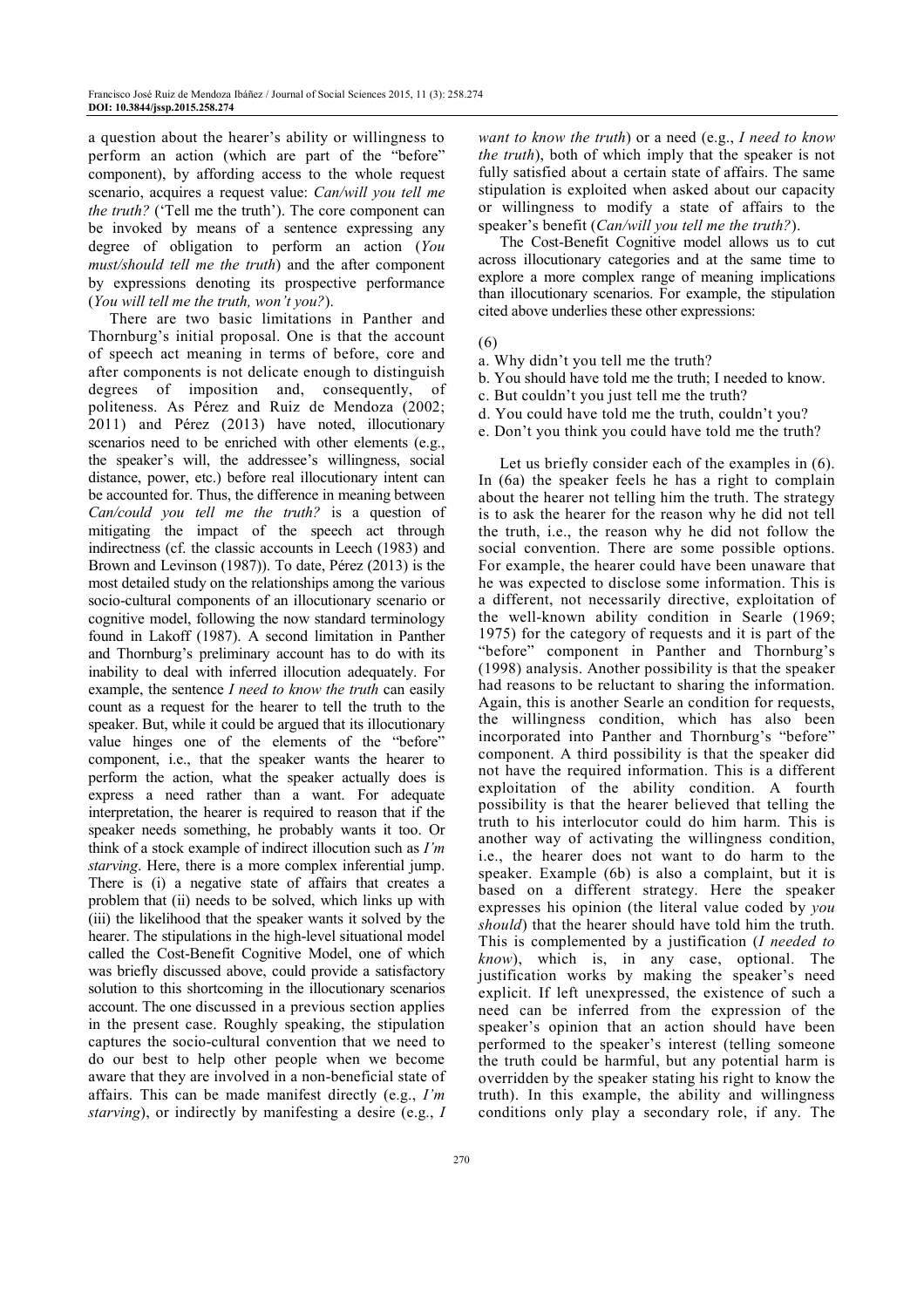focus of attention is on the speaker being entitled to be told the truth on the grounds of the speaker's own interest. Example (6c), by contrast, hinges on the ability condition in a direct way. The interrogative negative form conveys speaker's frustration or even irritation by the hearer not acting they way he is expected to. This meaning implication is reinforced by the use of the adverb *just*, which signals the inherent simplicity of acting according to established sociocultural convention rather than counter to it. The rationale behind this meaning implication can be understood if contrasted with an affirmative interrogative *could you* version of the same sentence: *Could you (just) tell me the truth?* Literally, the affirmative question asks about the hearer's ability to do as is expected of him. Logically, if the hearer has no such ability, the request makes no sense. The negative question, by contrast, presupposes that the hearer has not done anything yet. This prompts the speaker to wonder whether the hearer may not be capable of doing the required action. Since, contrary to the speaker's desire, the action has not been carried out, the negative question about the hearer's ability is generally associated with the speaker's frustration, which is implicational rather than illocutionary meaning. Example (6d) is very similar to (6c) in this respect. The difference is one of focal prominence. While (6c) focalizes the action that has not been performed, (6d) gives focal prominence to the tag that codes the speaker's frustration following the same implicational process that we have just described for (6c). Finally, (6e) bases its directive meaning on questioning the hearer about him being aware of his inaction in a situation in which he probably had the ability to act.

The expressions in (6) are all examples of illocutionary constructions since they represent stable form-meaning associations. Compare:

#### (7)

- a. Why didn't you tell me there was danger?
- b. Why didn't you say so?
- c. Why didn't you do your homework?

#### (8)

- a. You should have taken some driving lessons beforehand.
- b. You should have refused his offer.
- c. You should have stopped when I asked.

## (9)

- a. But couldn't you (just) leave him?
- b. But couldn't you (just) ask?
- c. But couldn't you (just) keep out of their way?

### $(10)$

- a. You could have phoned me to let me known, couldn't you?
- b. You could have saved the data, couldn't you?
- c. You could have tried harder, couldn't you?

#### (11)

- a. Don't you think you could have thought of something more practical?
- b. Don't you think you could have been more tactful?
- c. Don't you think you could have asked what I wanted?

Of course, as with other implicational and illocutionary constructions, the same form can sometimes give access to other meanings. For example, *You could have been a great musician* can be easily interpreted as a lament about the hearer's thwarted attempts to excel in the field of music. But, along the lines of the examples in (10), the same sentence could also be a complaint or a way to move the hearer to take action for his own benefit and resume his musical career.

Illocutionary constructions also form constructional families whose various members supply different shades of illocutionary meaning. For example, there are constructions that code a very basic directive meaning, such as *Can You X (Please)?*, or *Will You X (Please)?* But it is possible to endow the linguistic expression with greater degrees of formality through indirectness: *Could You X (Please)?, Would You X (Please)?, Do You Think You Could X (Please)?, Would You Mind X?*, *I Would Appreciate If You X, I Wonder If You Could X.* Since these latter constructions are developments of the basic ones, we can think of them in terms of parent-daughter relationships. Daughter constructions, which are sisters to one another, inherit basic meaning from parent constructions. Pérez (2013) has accounted for this relationship in a very interesting way. She argues that what we here call daughter constructions are specifications of *base* constructions (our basic types above). The specification process is regulated by the internal conventions included in the cognitive model for a given speech act category. For example, in the case of requests, the larger the amount of social distance, which is part of the corresponding cognitive model, the greater the need will be to include mitigation devices in the more specific construction. In this process, a base request construction, as illustrated by the sentence *Can you remove the image?*, will be hedged on the basis of an optionality specification link (e.g., *If you don't mind*), a mitigation specification link (e.g., one converting *can*  into *could*) and a cost-benefit specification link (e.g., *just*) resulting in the final constructional output, which is illustrated by the sentence: *If you don't mind, could you just remove the image?* It goes without saying that the components of this constructional specification need to be conceptually and formally compatible. Constructional behavior is a matter of associating form and meaning in ways that are recognizably meaningful for the hearer. In this process, speakers may either use constructional variants (whether parents or daughters) that are accessible to them from their own knowledge store or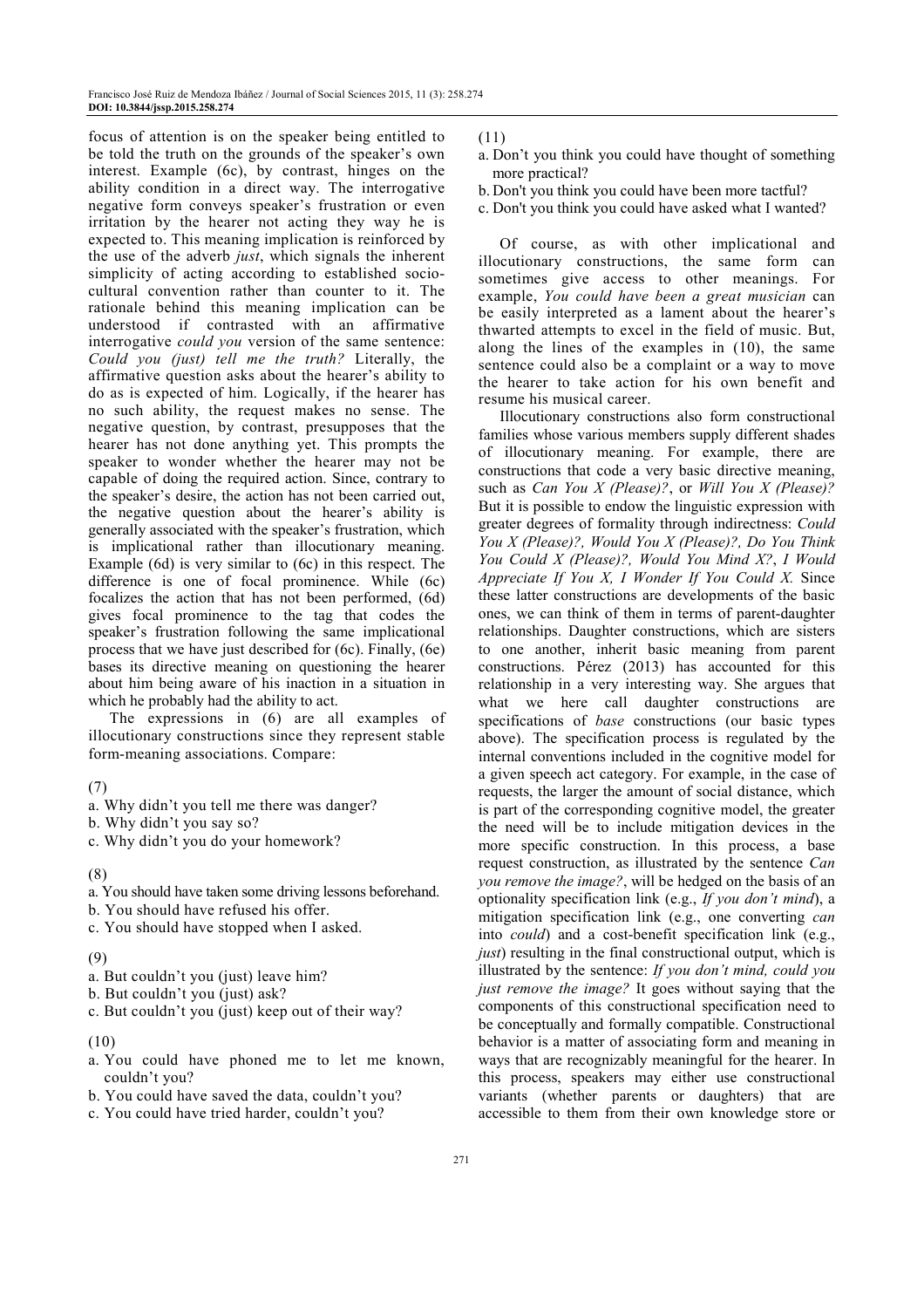they may create their own. Speakers may or may not be aware that they have created a construction. In any event, a new construction can catch on among a community of speakers or simply turn out to be a one-off occurrence.

# **Conclusion**

The present article has offered an in-depth discussion of the notion of construction. It has gone beyond previous discussion within Cognitive Linguistics in two ways. First, it has provided different criteria to classify constructions (in terms of combinability, fixity and meaning representation). Second, it has addressed the question of how constructional meaning that does not arise from the argument-structure properties of predications is formed. It has thus focused its attention on implicational and illocutionary constructions. Both are based, from the point of view of meaning representation, on situational cognitive models or scenarios, the difference between the two types being a matter of the greater degree of genericity of the semantic base of illocutionary type. Because of this similarity, the meaning implications of constructions of the two kinds are obtained on the basis of comparable meaning-derivation mechanisms, i.e., inferences based on the activation of relevant structure from (low-or high-level) scenarios. We have illustrated how implicational and illocutionary constructions capture entrenched meaning implications by means of three case studies: The implicational *What's X Doing Y?* construction, the family of *Wh-'s (X) Been (V-ing) (Y)?* constructions and a sample of illocutionary constructions exploiting one of the stipulations of Ruiz de Mendoza and Baicchi's (2007) Cost-Benefit Cognitive Model. Each of the stipulations in this model is a high-level scenario regulating socio-cultural expectations on how people interact. The correlation between socio-cultural conventions, meaning inferences and formal patterns has revealed the existence of commonalities and differences among constructions thereby allowing us to capture relevant relations among constructional variants. Further research, of a quantitative kind, is now required in order to further systematize (and empirically validate) the proposals in the present paper.

# **Acknowledgement**

The author is grateful to the editor of the present special issue of this journal, Dr. María Isabel González Rey, for her kind invitation to contribute and to the anonymous referees of this paper for their constructive comments on a previous version. Any remaining problem is the author's own responsibility. This paper is dedicated to professor Günter Radden (Hamburg University) on the occasion of his 80th birthday on July 11, 2014, for a lifetime of fertile and influential devotion to the study of language.

# **Funding Information**

The present research has been financed by the Spanish Ministry of Economy and Competitiveness, grant no. FFI2013-43593-P.

# **Ethics**

The author hereby declares that there is not any ethical issue or conflict of interest arising from the present article or the research on which its is based.

# **References**

- Baicchi, A. and F. Ruiz de Mendoza, 2010. The cognitive grounding of illocutionary constructions within the theoretical perspective of the lexicalconstructional model. Textus. Eng. Studies Italy, 23: 543-563. DOI: 10.1400/170187
- Barðdal, J., V. Bjarnadóttir, G.B. Jenset and T. Smitherman, 2014. Reconstructing constructional semantics: The dative subject construction in Old Norse-Icelandic, Latin, Ancient Greek, Old Russian and Old Lithuanian. In: Theory and Data in Cognitive Linguistics, Gisborne, N. and W. Hollmann (Eds.), John Benjamins Publishing Company, Amsterdam, ISBN-10: 9027242550, pp: 49-85.
- Boas, H.C., 2003. A Constructional Approach to Resultatives. 2nd Edn., CSLI Publications, Stanford, ISBN-10: 1575864088, pp: 400.
- Brown, P. and S. C. Levinson, 1987. Politeness: Some Universals in Language Usage. 1st Edn., Cambridge University Press, Cambridge, ISBN-10: 0521313554, pp: 358.
- Colleman, T. and B. De Clerck, 2008. Accounting for ditransitive constructions with *envy* and *forgive*. Functions Lang. 15: 187-215. DOI: 10.1075/fol.15.2.02col
- Del Campo, N., 2011. Cognitive modeling in illocutionary meaning. Rev. Cognitive Linguist., 9: 392-412. DOI: 10.1075/rcl.9.2.03del
- Del Campo, N., 2013*.* Illocutionary Constructions in English: Cognitive Motivation and Linguistic Realization: A Study of the Syntactic Realizations of the Directive, Commissive and Expressive Speech Acts in English. 1st Edn., Peter Lang Pub Incorporated, Bern, ISBN-10: 3034312997, pp: 324.
- Dirven, R. and F. Ruiz de Mendoza, 2010. Looking Back at 30 Years of Cognitive Linguistics. In: Cognitive Linguistics in Action: From Theory to Application and Back, Tabakowska, E., M. Choiński and Ł. Wiraszka (Eds.), Walter de Gruyter, Berlin, ISBN-10: 311022609X, pp: 13-70.
- Goldberg, A.E. and R. Jackendoff, 2004. The English resultative as a family of constructions. Language, 80: 532-568. DOI: 10.1353/lan.2004.0129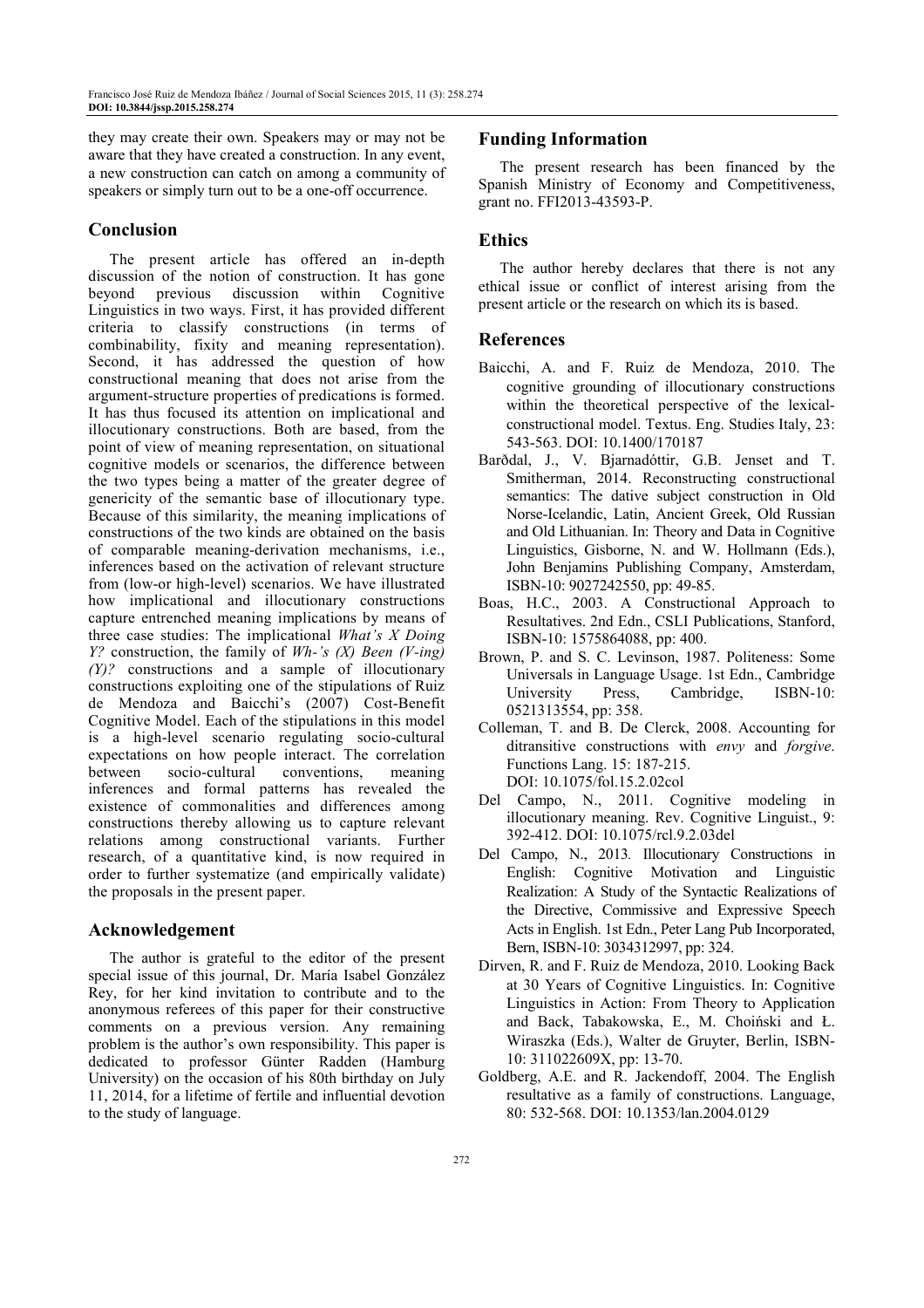- Goldberg, A.E., 1995. Constructions: A Construction Grammar Approach to Argument Structure. 1st Edn., University of Chicago Press, Chicago, ISBN: 0226300862, pp: 265.
- Goldberg, A.E., 1998. Patterns of Experience in Patterns of Language. In: The New Psychology of Language, Tomasello, M. (Ed.), Lawrence Erlbaum, Mahwah, N.J., ISBN-10: 9780805834284, pp: 203-219.
- Goldberg, A.E., 2003. Constructions: A new theoretical approach to language. Trends Cognitive Sci., 7: 219-224. DOI: 10.1016/S1364-6613(03)00080-9
- Goldberg, A.E., 2006. Constructions at Work: The Nature of Generalization in Language. 1st Edn., Oxford University Press, Oxford, ISBN-10: 0199268517, pp: 280.
- Hampe, B., 2005. From Perception to Meaning: Image Schemas in Cognitive Linguistics. 1st Edn., Walter de Gruyter, Berlin New York Mouton de Gruyter, ISBN-10: 3110183110, pp: 485.
- Hundt, M., 2007. English Mediopassive Constructions: A Cognitive, Corpus-based Study of Their Origin, Spread and Current Status. 1st Edn., Rodopi, Amsterdam, ISBN-10: 9042021276, pp: 222.
- Johnson, M., 1987. The Body in the Mind: The Bodily Basis of Meaning, Imagination and Reason. 1st Edn., University of Chicago Press, Chicago, ISBN-10: 0226403181, pp: 272.
- Kay, P. and C. Fillmore, 1999. Grammatical constructions and linguistic generalizations: The what's X doing Y? construction. Language, 75: 1-33. DOI: 10.2307/417472
- Lakoff, G., 1989. Some empirical results about the nature of concepts. Mind Language, 4: 103-129. DOI: 10.1111/j.1468-0017.1989.tb00244.x
- Lakoff, G., 1987. Women, Fire and Dangerous Things: What Categories Reveal about the Mind. 1st Edn., University of Chicago, Chicago, ISBN-13: 9780226468044, pp: 614.
- Lakoff, G., 1993. The Contemporary Theory of Metaphor. In: Metaphor and Thought*.* Ortony, A. (Ed.), Cambridge University Press, Cambridge, ISBN-10: 0521405610, pp: 202-251.
- Langacker, R., 1987. Foundations of Cognitive Grammar: Theoretical Prerequisites. 1st Edn., Stanford University Press, Stanford, ISBN-10: 0804738513, pp: 540.
- Langacker, R., 2000. Grammar and Conceptualization. 1st Edn., Walter de Gruyter, Berlin, ISBN-10: 3110166046, pp: 427.
- Langacker, R., 2008. Cognitive Grammar: A Basic Introduction. 1st Edn., Oxford University Press, USA, New York, ISBN-10: 0195331958, pp: 584.
- Leech, G.N., 1983. Principles of Pragmatics*.* 1st Edn., Longman, London, ISBN-13: 9780582551107, pp: 264.
- Levin, B., 1993. English Verb Classes and Alternations: A Preliminary Investigation. 1st Edn., University of Chicago Press, Chicago, ISBN-10: 0226475336, pp: 348.
- Mairal, R. And F. Ruiz de Mendoza, 2009. Levels of description and explanation in meaning construction. In: Deconstructing constructions, Butler, C. and J. Martín Arista (Eds.), John Benjamins Publishing, Amsterdam, ISBN-10: 9027205744, pp. 153-198.
- Michaelis, L., 2003. Word Meaning, Sentence Meaning and Syntactic Meaning. In: Cognitive Approaches to Lexical Semantics, Cuyckens, H., R. Dirven and J.R. Taylor (Eds.), Walter de Gruyter, Berlin, ISBN-10: 3110177099, pp: 93-122.
- Michaelis, L., 2004. Type shifting in Construction Grammar: An integrated approach to aspectual coercion. Cognitive Linguist., 15: 1-67. DOI: 10.1515/cogl.2004.001
- Nolan, B., 2013. Constructions as Grammatical Objects: A Case Study of the Propositional Ditransitive Construction in Modern Irish. In: Linking Constructions into Functional Linguistics: The Role of Constructions in Grammar, Nolan, B. and E. Diedrichsen (Eds.), John Benjamins Publishing Company, Amsterdam, ISBN-10: 9027271089 pp: 143-178.
- Panther, K., 2005. The Role of Conceptual Metonymy in Meaning Construction. In: Cognitive Linguistics: Internal Dynamics and Interdisciplinary Interaction, Ruiz de Mendoza, F. and S. Peña (Eds.), Walter de Gruyter, Berlin, ISBN-10: 3110186179, pp: 353-386.
- Panther, K. and L. Thornburg, 1998. A cognitive approach to inferencing in conversation. J. Pragmat., 30: 755-769. DOI: 10.1016/S0378-2166(98)00028-9
- Peña, S., 2003. Topology and Cognition: What Imageschemas Reveal about the Metaphorical Language of Emotions. 1st Edn., Lincom GmbH, München, Muenchen LINCOM Europa, ISBN-10: 3895863092, pp: 311.
- Peña, S., 2008. Dependency systems for imageschematic patterns in a usage-based approach to language. J. Pragmat., 40: 1041-1066. DOI: 10.1016/j.pragma.2008.03.001
- Peña, S. and F. Ruiz de Mendoza, 2009. Metonymic and Metaphoric Bases of Two Image-Schema Transformations. In: Metonymy and Metaphor in Grammar, Panther, K., L. Thornburg and A. Barcelona (Eds.), John Benjamins Publishing, Amsterdam, ISBN-10: 9027223793, pp: 339-361.
- Pérez, L. 2013. Illocutionary constructions: (Multiple source)-in-target metonymies, illocutionary ICMs and specification links. Lang. Commun., 33: 128-149. DOI: 10.1016/j.langcom.2013.02.001